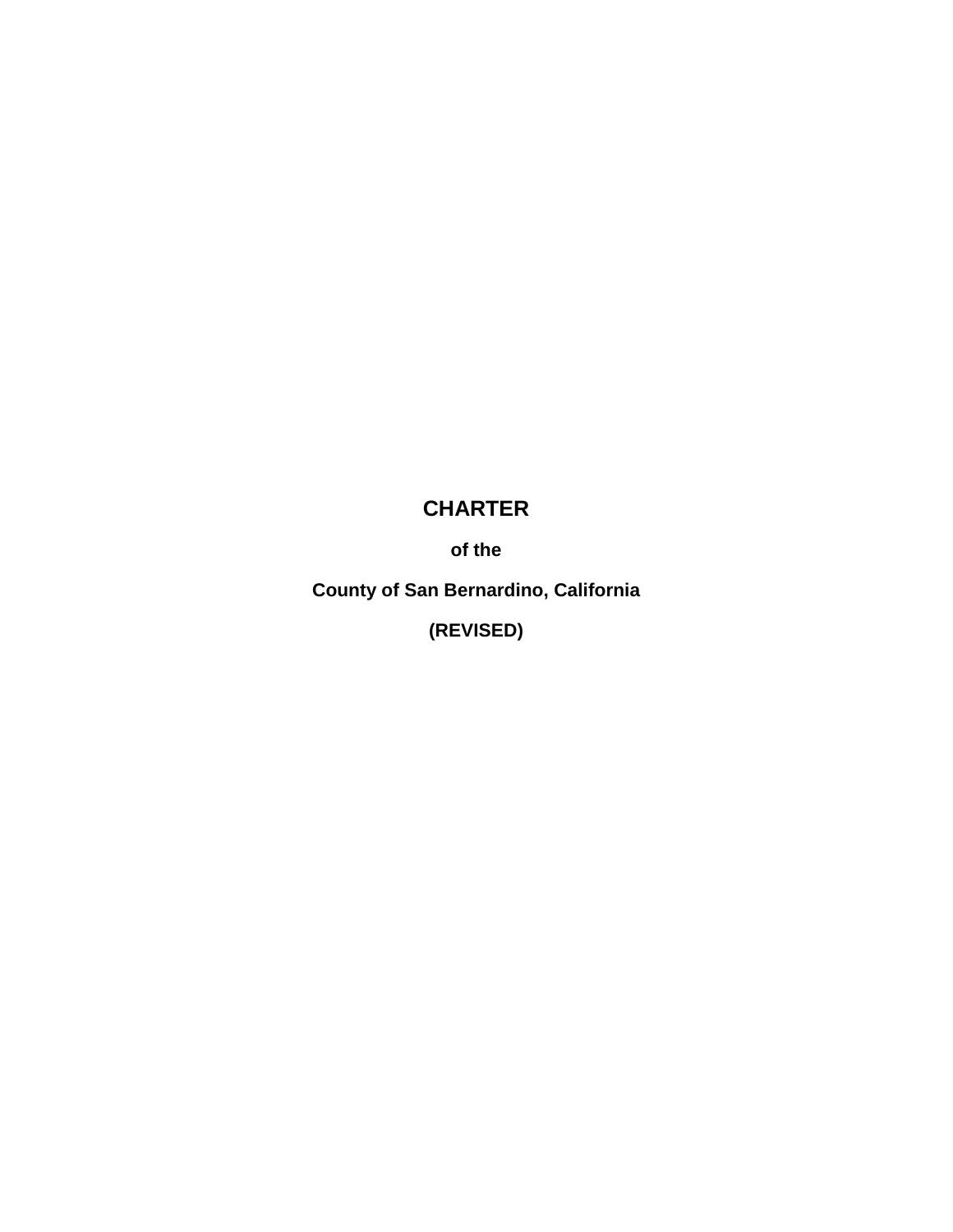## **TABLE OF CONTENTS**

| Section 205. Chair and Vice Chair of the Board of Supervisors 6          |  |
|--------------------------------------------------------------------------|--|
| Section 206. Powers and Duties of the Board of Supervisors 6             |  |
|                                                                          |  |
|                                                                          |  |
|                                                                          |  |
|                                                                          |  |
|                                                                          |  |
|                                                                          |  |
|                                                                          |  |
|                                                                          |  |
|                                                                          |  |
| Section 304. Consolidation and Segregation of Elective County Offices 11 |  |
|                                                                          |  |
|                                                                          |  |
| Section 307. Staff of Members of the Elective County Officers 13         |  |
| Section 308. Compensation of Elected County Officers.  13                |  |
|                                                                          |  |
|                                                                          |  |
|                                                                          |  |
| Section 403. County Officer Appointing Assistants and Others.  15        |  |
|                                                                          |  |
|                                                                          |  |
|                                                                          |  |
|                                                                          |  |
|                                                                          |  |
|                                                                          |  |
| Section 602. Training to County Officers and Employees.  17              |  |
| Section 603. Ethics Training for the Staff of Elective Officers 17       |  |
|                                                                          |  |
|                                                                          |  |
|                                                                          |  |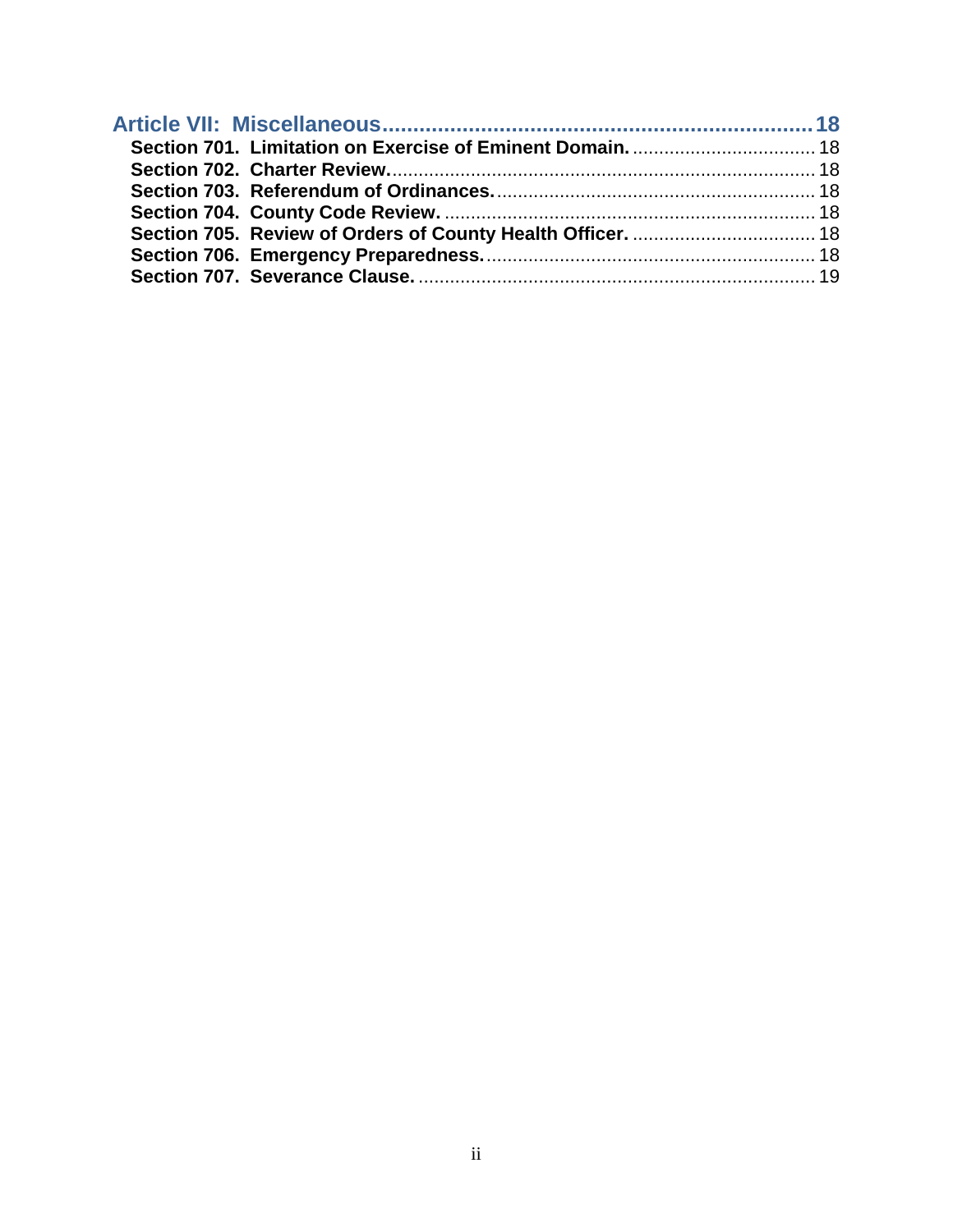<span id="page-3-0"></span>

| 1                             | <b>Foreword</b>                                                                                                                                                                                                                                                                                                                                                                                                                                                                          |
|-------------------------------|------------------------------------------------------------------------------------------------------------------------------------------------------------------------------------------------------------------------------------------------------------------------------------------------------------------------------------------------------------------------------------------------------------------------------------------------------------------------------------------|
| 2<br>3<br>$\overline{4}$<br>5 | The original Charter was framed and adopted in accordance with Section 7 1/2 of<br>Article XI of the Constitution of California. A board of fifteen freeholders was selected at<br>a special election held May 14, 1912. Drawn up by this board, the Charter was<br>presented to the County electors on November 5, 1912. A majority favored adoption.<br>Both houses of the State Legislature voted approval and the Charter was filed with the<br>Secretary of State on April 7, 1913. |
| 6                             | Since that time, 36 amendments to the original Charter have been proposed and 27                                                                                                                                                                                                                                                                                                                                                                                                         |
| $\overline{7}$                | have been adopted by the voters. Those amendments that have been adopted are:                                                                                                                                                                                                                                                                                                                                                                                                            |
| 8                             | Amendment 1. Approved by the Legislature January 30, 1915; published on Page                                                                                                                                                                                                                                                                                                                                                                                                             |
| 9                             | 1726, Statutes and Amendments to the Codes, 1915; election of officers other than                                                                                                                                                                                                                                                                                                                                                                                                        |
| 10                            | Supervisors.                                                                                                                                                                                                                                                                                                                                                                                                                                                                             |
| 11                            | Amendment 2. Approved March 24, 1919; published on Page 1454, Statutes and<br>Amendments to the Codes, 1919; addition of Article 2 1/2.                                                                                                                                                                                                                                                                                                                                                  |
| 12                            | Amendment 3. Approved January 29, 1923; published on Page 1294, Statutes and                                                                                                                                                                                                                                                                                                                                                                                                             |
| 13                            | Amendments to the Codes, 1923; salary of Sheriff fixed.                                                                                                                                                                                                                                                                                                                                                                                                                                  |
| 14                            | Amendment 5. Approved January 27, 1925; published on Page 1185, Statutes and                                                                                                                                                                                                                                                                                                                                                                                                             |
| 15                            | Amendments to the Codes, 1925; traffic officers.                                                                                                                                                                                                                                                                                                                                                                                                                                         |
| 16<br>17                      | Amendment 6. Approved January 18, 1927; copied in this book from a copy certified by<br>the Secretary of State and filed in the office of the Clerk of the Board of Supervisors of<br>this County; salaries fixed by Supervisors.                                                                                                                                                                                                                                                        |
| 18                            | Amendment 7. Approved January 6, 1943; amends Article I, Sections 1 and 2; election                                                                                                                                                                                                                                                                                                                                                                                                      |
| 19                            | of Supervisors by district, rather than County-wide balloting.                                                                                                                                                                                                                                                                                                                                                                                                                           |
| 20                            | Amendment 8. Approved January 15, 1945; amends Article I, Section 10; provides                                                                                                                                                                                                                                                                                                                                                                                                           |
| 21                            | salaries of Supervisors to be fixed by legislature.                                                                                                                                                                                                                                                                                                                                                                                                                                      |
| 22                            | Amendment 9. Approved January 15, 1945; amends Article III, Section 1; provides                                                                                                                                                                                                                                                                                                                                                                                                          |
| 23                            | number of officers in Class A Justice Court fixed by general law.                                                                                                                                                                                                                                                                                                                                                                                                                        |
| 24<br>25                      | Amendment 10. Approved January 15, 1945; amends Article VIE, Section 1,<br>Supervisors may suspend provision prohibiting wartime raise in compensation for<br>elective officers.                                                                                                                                                                                                                                                                                                         |
| 26                            | Amendment 12. Approved January 25, 1957 amends Article II, Section 9; establishes                                                                                                                                                                                                                                                                                                                                                                                                        |
| 27                            | office of County Counsel.                                                                                                                                                                                                                                                                                                                                                                                                                                                                |
| 28                            |                                                                                                                                                                                                                                                                                                                                                                                                                                                                                          |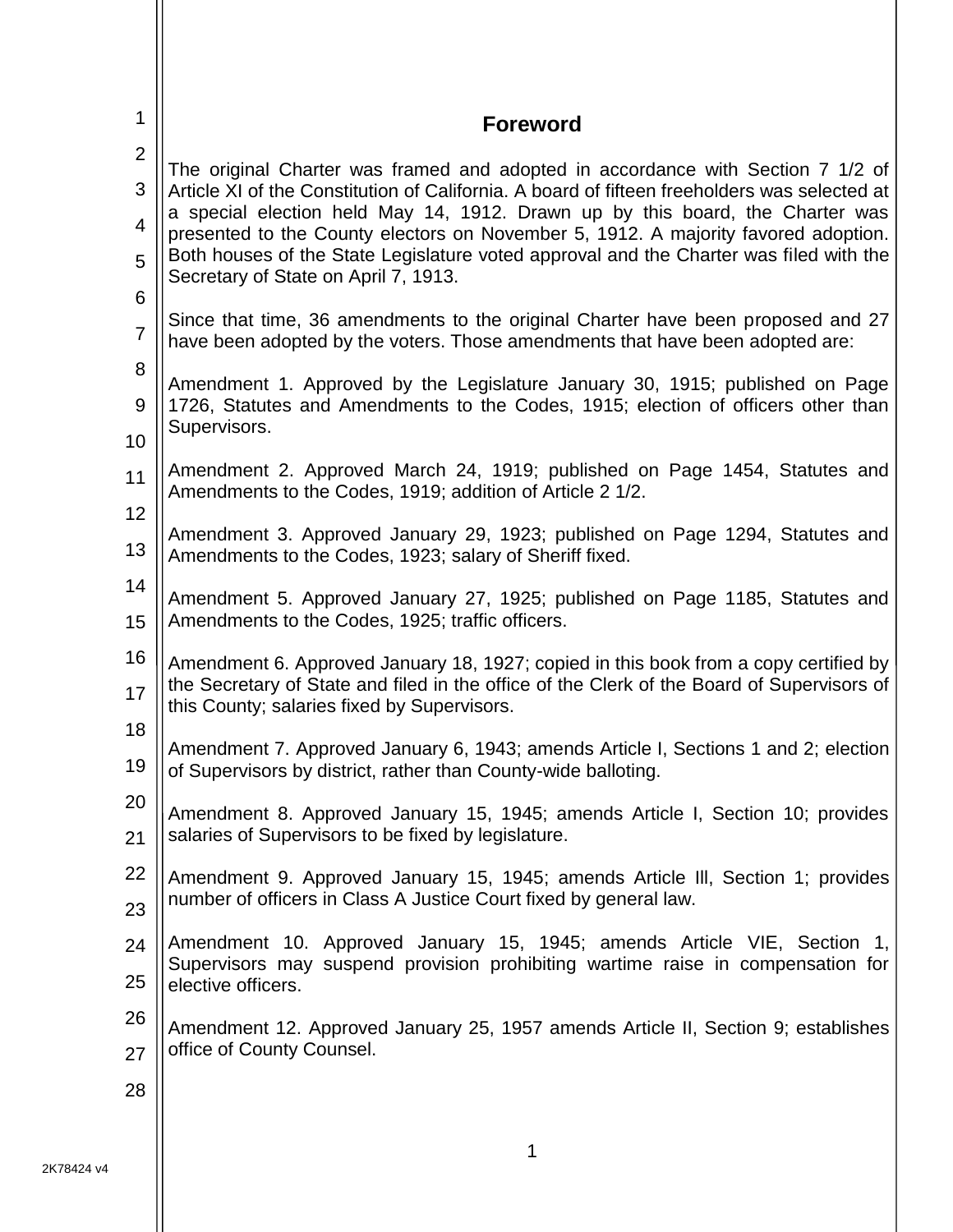| 1                                                | Amendment 13. Approved January 25, 1957; amends Article II, Section 10; establishes                                                                                           |
|--------------------------------------------------|-------------------------------------------------------------------------------------------------------------------------------------------------------------------------------|
| office of Registrar of Voters.<br>$\overline{2}$ |                                                                                                                                                                               |
| 3                                                | Amendment 17. Approved January 25, 1957; amends Article V, Section 2; provides<br>filing of reports by County officers.                                                       |
| 4                                                |                                                                                                                                                                               |
| 5                                                | Amendment 18. Approved January 25, 1957; amends Article V, Section 6; provides<br>inspection of books of County and Judicial District Officers by Auditor.                    |
| 6<br>7                                           | Amendment 19. Approved January 25, 1957; amends Article VII, Section 1; fixes<br>compensation of elective officers.                                                           |
| 8<br>9                                           | Amendment 20. Approved January 25, 1957; amends Article VII, Section 3; provides<br>biweekly salary payment.                                                                  |
| 10                                               | Amendment 21. Approved January 25, 1957; adds Section 6 to Article 2 1/2;                                                                                                     |
| 11                                               | establishes County Board of Education.                                                                                                                                        |
| 12                                               | Amendment 22. Approved February 19, 1959; amends Section I to Article IV;                                                                                                     |
| 13                                               | establishes office of County Purchasing Agent.                                                                                                                                |
| 14                                               | Amendment 23. Approved February 19, 1959; adds Section 4 1/2 to Article VII;<br>provides for establishment of fixed benefit retirement system for employees ineligible        |
| 15                                               | for federal insurance.                                                                                                                                                        |
| 16                                               | Amendment 24. Approved February 8, 1967; amends Article V; relating to reports and<br>accounts.                                                                               |
| 17                                               |                                                                                                                                                                               |
| 18                                               | Amendment 25. Approved March 15, 1971; amends Articles I, II, III, IV, and VII, and<br>repeals Articles 2 1/2 and VI; eliminates obsolete and unnecessary language and        |
| 19                                               | renumber Charter provisions.                                                                                                                                                  |
| 20                                               | Amendment 26. Approved March 15, 1971; adds Section 1.1 to Article II and repeals                                                                                             |
| 21<br>22                                         | Sections 9 and 10 of Article II and Article IV; places all County department heads in the<br><b>Unclassified Service.</b>                                                     |
|                                                  | Amendment 28. Filed and operative December 26, 1974; repeals Section 6 of Article I                                                                                           |
| 23<br>24                                         | and Sections 1 and 5 of Article VI; eliminates obsolete and unnecessary language and<br>bring Charter into conformity with the California Constitution.                       |
| 25                                               |                                                                                                                                                                               |
|                                                  | Amendment 29. Filed and operative December 26, 1974; repeals Section 1.1 of Article<br>II and amends Sections 2, 5, and 10 of Article II; brings Charter into conformity with |
| 26<br>27                                         | California Constitution and reflect and provide greater flexibility in the governmental<br>structure and administration of the County.                                        |
|                                                  |                                                                                                                                                                               |
| 28                                               |                                                                                                                                                                               |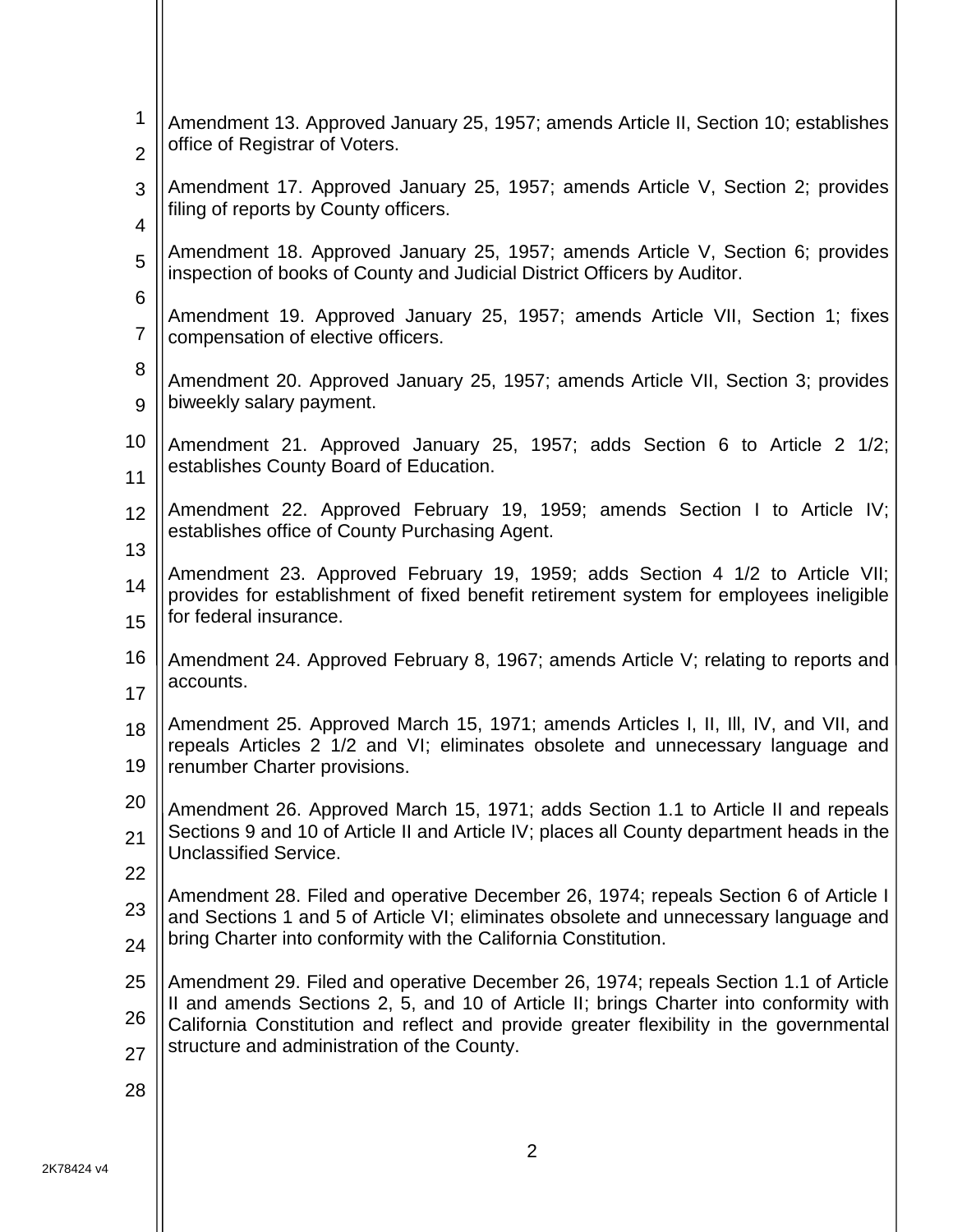| 1<br>$\overline{2}$ | Amendment 30. Filed and operative May 2, 1979; adds Section 9 to Article I; provides<br>procedures for and limitations on setting of salaries for supervisors. (Repealed by |
|---------------------|-----------------------------------------------------------------------------------------------------------------------------------------------------------------------------|
| 3                   | Amendment 36, filed and operative November 18, 1985).                                                                                                                       |
| 4                   | Amendment 31. Filed and operative May 2, 1979; adds an unnumbered section to<br>Article VI (Miscellaneous); requires any increase in compensation of county-elected         |
| 5                   | officers to be approved by the voters. Initiative amendment. (Repealed by Amendment<br>36, filed and operative November 18, 1985).                                          |
| 6                   | Amendment 33. Filed and operative November 16, 1981; adds Section 3A to Article II;                                                                                         |
| $\overline{7}$      | makes office of County Clerk appointive rather than elective.                                                                                                               |
| 8<br>9              | Amendment 36. Filed and operative November 18, 1985; adds Section I to Article VI;<br>provides procedures for and limitations on setting of salaries for elected officials. |
| 10                  | Section 9 of Article I is repealed; unnumbered initiative amendment in Article VI is<br>repealed.                                                                           |
| 11                  | Amendment 37. Filed and operative November 7, 2006; adds Section 5 of Article VI;                                                                                           |
| 12                  | limits eminent domain and protects property rights.                                                                                                                         |
| 13                  | Amendment 38. Filed and operative November 7, 2006; amends Section 2 of Article I;                                                                                          |
| 14                  | limits terms of office; amends Section 1 of Article VI; sets salaries for Board of<br>Supervisors.                                                                          |
| 15                  | Amendment 39. Filed and operative November 4, 2008: adds Section 11 to Article II;                                                                                          |
| 16                  | establishes a higher standard of ethics for staff members of County elected officers.                                                                                       |
| 17                  | Amendment 40. Filed and operative November 6, 2012: amends Section 1 of Article VI;                                                                                         |
| 18                  | enacts a permanent cap on compensation and mandatory transparency for members<br>of the County Board of Supervisors.                                                        |
| 19                  |                                                                                                                                                                             |
| 20                  |                                                                                                                                                                             |
| 21                  |                                                                                                                                                                             |
| 22                  |                                                                                                                                                                             |
| 23                  |                                                                                                                                                                             |
| 24                  |                                                                                                                                                                             |
| 25                  |                                                                                                                                                                             |
| 26                  |                                                                                                                                                                             |
| 27                  |                                                                                                                                                                             |
| 28                  |                                                                                                                                                                             |
|                     |                                                                                                                                                                             |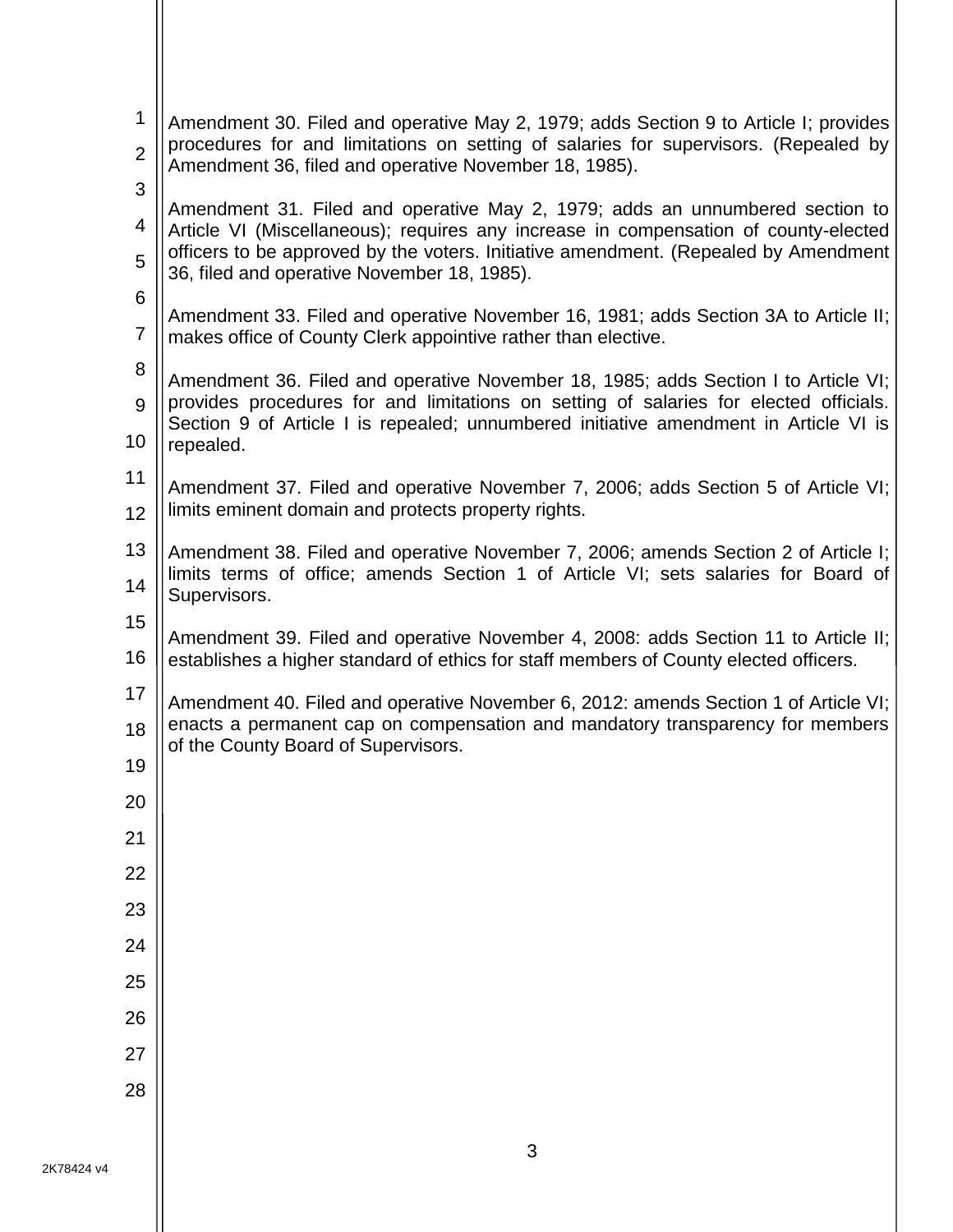<span id="page-6-4"></span><span id="page-6-3"></span><span id="page-6-2"></span><span id="page-6-1"></span><span id="page-6-0"></span>

| 1              | <b>Preamble</b>                                                                                                                                                                 |
|----------------|---------------------------------------------------------------------------------------------------------------------------------------------------------------------------------|
| $\overline{2}$ | We the People of San Bernardino County, do establish this charter to provide for more                                                                                           |
| 3              | local control to serve the diverse communities of the largest geographic county in the<br>United States by advancing freedom, equality, justice, health, safety, and prosperity |
| 4              | with effective, transparent, accountable, innovative, and inclusive governance.                                                                                                 |
| 5<br>6         |                                                                                                                                                                                 |
| $\overline{7}$ | Article I: Name and Rights of the County                                                                                                                                        |
| 8              | Section 101. County Powers.                                                                                                                                                     |
| 9              | The County of San Bernardino, as it now exists, is a body corporate and politic, and as<br>such has and shall have all the powers that are now or may be hereafter specified by |
| 10             | the Constitution and laws of the State of California, and by this Charter, and such other<br>powers as are necessarily implied.                                                 |
| 11<br>12       | Section 102. County Authority.                                                                                                                                                  |
| 13             | The powers mentioned in the preceding section can be exercised only by the Board of<br>Supervisors or by agents and officers acting under its authority or by the authority of  |
| 14             | law or of this Charter.                                                                                                                                                         |
| 15             | Section 103. County Name.                                                                                                                                                       |
| 16             | The corporate name shall be "County of San Bernardino," which must be thus                                                                                                      |
| 17             | designated in all actions and proceedings touching its corporate rights, properties, and<br>duties. The County of San Bernardino's boundaries and county seat shall remain as   |
| 18             | they are now, until otherwise changed by law.                                                                                                                                   |
| 19             |                                                                                                                                                                                 |
| 20<br>21       |                                                                                                                                                                                 |
| 22             |                                                                                                                                                                                 |
| 23             |                                                                                                                                                                                 |
| 24             |                                                                                                                                                                                 |
| 25             |                                                                                                                                                                                 |
| 26             |                                                                                                                                                                                 |
| 27             |                                                                                                                                                                                 |
| 28             |                                                                                                                                                                                 |
|                |                                                                                                                                                                                 |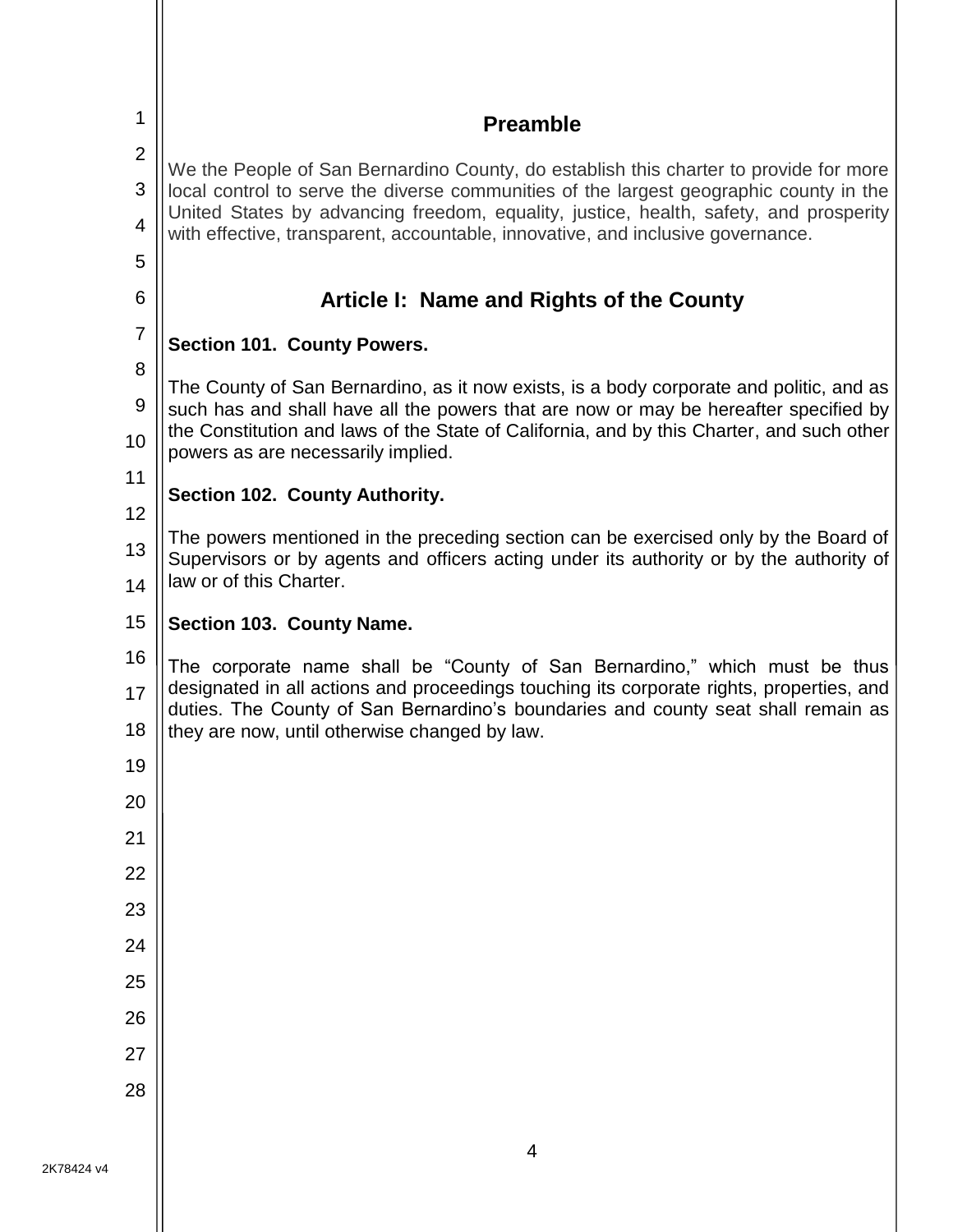<span id="page-7-4"></span><span id="page-7-3"></span><span id="page-7-2"></span><span id="page-7-1"></span><span id="page-7-0"></span>

| $\mathbf 1$             | <b>Article II: Board of Supervisors</b>                                                                                                                                                       |
|-------------------------|-----------------------------------------------------------------------------------------------------------------------------------------------------------------------------------------------|
| $\overline{2}$          | Section 201. Governing Body.                                                                                                                                                                  |
| 3                       |                                                                                                                                                                                               |
| $\overline{\mathbf{4}}$ | The Board of Supervisors is the governing body of the County of San Bernardino. The<br>Board of Supervisors shall consist of five persons, hereafter identified as Members or<br>Supervisors. |
| 5                       |                                                                                                                                                                                               |
| 6                       | Section 202. Election.                                                                                                                                                                        |
| $\overline{7}$          | Supervisors shall be elected by Supervisorial District. Each candidate for the office of                                                                                                      |
| 8                       | Supervisor shall be an elector in the District which the candidate seeks to represent<br>and shall be elected by the electors of such District. Except as otherwise provided in               |
| 9                       | this Charter, candidates shall be nominated and elected pursuant to the general law.                                                                                                          |
| 10                      | The five Supervisorial Districts shall be apportioned by ordinance pursuant to the<br>general law and this Charter. A Supervisor must reside in his or her District during the                |
| 11                      | Supervisor's incumbency.                                                                                                                                                                      |
| 12                      | Section 203. Term of Office.                                                                                                                                                                  |
| 13                      | At each general election, there shall be elected two or three Supervisors, as the case                                                                                                        |
| 14                      | may be, for a term of four years beginning at noon on the first Monday after the first<br>day of January next following their election and ending at noon on the first Monday                 |
| 15                      | after the first day of January four years thereafter. Supervisors shall be elected from                                                                                                       |
| 16                      | the First, Third, and Fifth Supervisorial Districts in those years in which a presidential<br>election is held, and Supervisors shall be elected from the Second and Fourth                   |
| 17                      | Supervisorial Districts in those years in which a gubernatorial election is held.                                                                                                             |
| 18                      | However, the term for the Supervisors elected from the First, Third, and Fifth                                                                                                                |
| 19                      | Supervisorial Districts on either March 3, 2020, or November 3, 2020, shall commence<br>at noon on Monday, December 7, 2020, and end at noon on Monday, January 6, 2025.                      |
| 20                      | The term for the Supervisors elected from the Second and Fourth Supervisorial                                                                                                                 |
| 21                      | Districts on either June 5, 2018, or November 6, 2018, shall end at noon on Monday,<br>January 2, 2023.                                                                                       |
| 22                      | Section 204. Term Limits.                                                                                                                                                                     |
| 23                      |                                                                                                                                                                                               |
| 24                      | No person may serve for more than three terms as Supervisor, regardless of the<br>District represented. Any Supervisor who serves more than one-half of a term, either                        |
| 25                      | through election or appointment, shall be deemed for purposes of this section to have<br>served a full term. Any Supervisor who resigns or is removed from office with less than              |
| 26                      | one-half of a term remaining shall be deemed for purposes of this section to have                                                                                                             |
| 27                      | served a full term.                                                                                                                                                                           |
| 28                      |                                                                                                                                                                                               |
|                         |                                                                                                                                                                                               |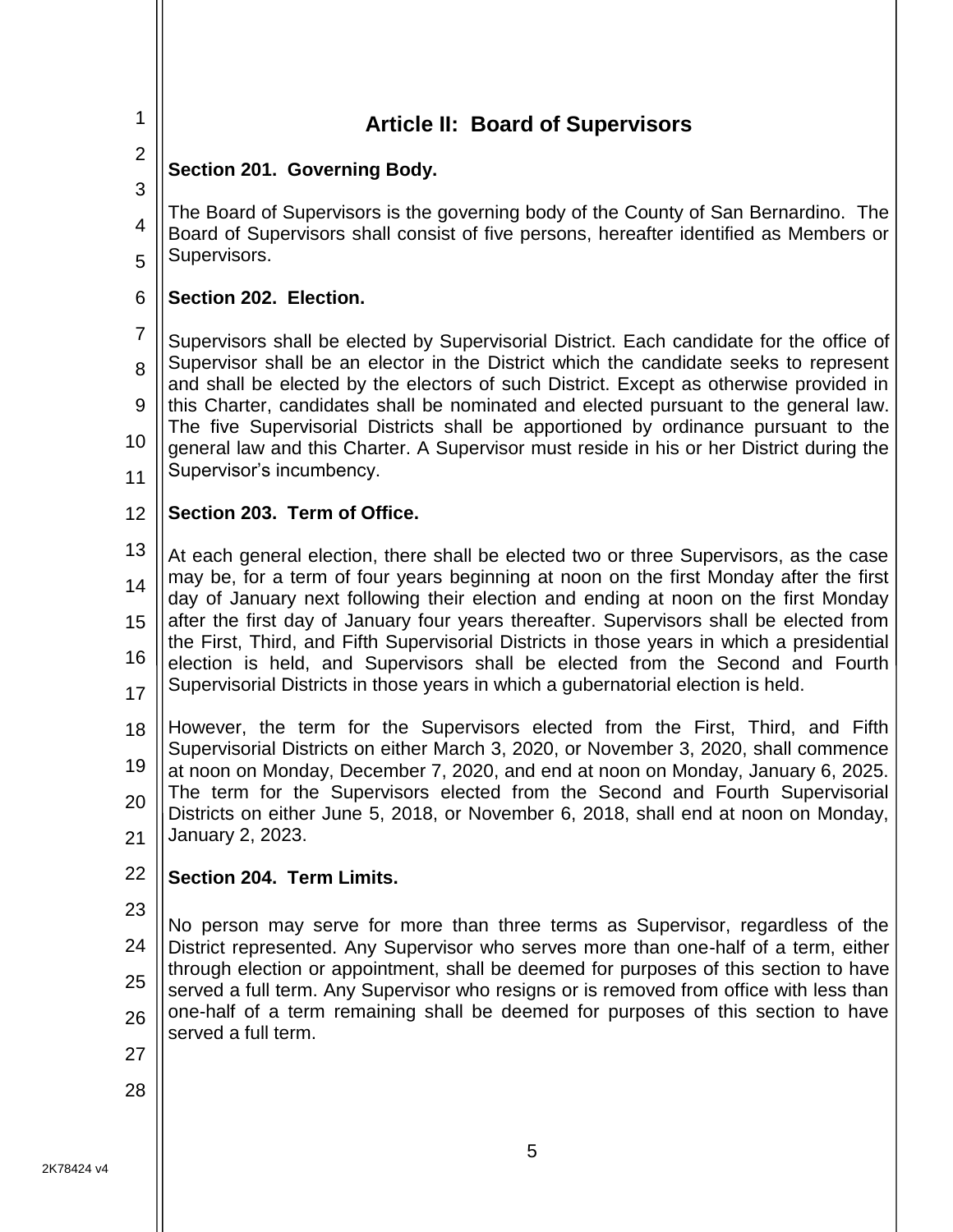<span id="page-8-1"></span><span id="page-8-0"></span>

| 1<br>$\overline{2}$<br>3<br>$\overline{4}$ | This section shall only apply to those Supervisors who are first elected to the Board of<br>Supervisors after the effective date of this section, and who have not previously served<br>on the Board of Supervisors. Members of the Board of Supervisors who were elected<br>before the effective date of this section may serve only the number of terms allowed at<br>the time of the last election before the effective date of this section.                    |
|--------------------------------------------|---------------------------------------------------------------------------------------------------------------------------------------------------------------------------------------------------------------------------------------------------------------------------------------------------------------------------------------------------------------------------------------------------------------------------------------------------------------------|
| 5                                          | Section 205. Chair and Vice Chair of the Board of Supervisors.                                                                                                                                                                                                                                                                                                                                                                                                      |
| 6<br>$\overline{7}$<br>8                   | The Board of Supervisors shall elect from among its Members a Chair and a Vice Chair<br>of the Board of Supervisors. The election, term of office, duties, and removal of the<br>Chair and Vice Chair shall be provided for by ordinance, resolution, or policy of the<br>Board of Supervisors.                                                                                                                                                                     |
| 9                                          | Section 206. Powers and Duties of the Board of Supervisors.                                                                                                                                                                                                                                                                                                                                                                                                         |
| 10<br>11<br>12<br>13                       | The Board of Supervisors has all the powers granted to it by the Constitution of<br>California, the general law, and this Charter. The Board of Supervisors shall exercise<br>such powers and perform such duties as are required by the Constitution of California,<br>this Charter, and ordinance, and by the general law except as otherwise provided in<br>the Constitution of California, this Charter, and any ordinance adopted pursuant to this<br>Charter. |
| 14<br>15<br>16                             | Each member of the Board of Supervisors shall serve on such public entity or other<br>entity governing boards, commissions and committees, as designated by or appointed<br>in accordance with, and perform such duties as are required by, the Constitution of<br>California, this Charter, general law, ordinance, or contract, as may be amended from<br>time to time. Such public entities and other entity governing boards, commissions, and                  |
| 17<br>18                                   | committees include, without limitation, as of July 28, 2020, the following:                                                                                                                                                                                                                                                                                                                                                                                         |
| 19<br>20                                   | Agua Mansa Industrial Growth Association<br>Arrowhead Regional Medical Center Joint Conference Committee<br><b>Behavioral Health Commission</b><br>Big Bear Area Regional Wastewater Agency                                                                                                                                                                                                                                                                         |
| 21<br>22                                   | <b>Big Bear Valley Recreation and Park District</b><br><b>Bloomington Recreation and Park District</b>                                                                                                                                                                                                                                                                                                                                                              |
| 23                                         | Board of Supervisors Governed County Service Areas<br><b>CAL-ID Remote Access Network Board</b>                                                                                                                                                                                                                                                                                                                                                                     |
| 24                                         | <b>California State Association of Counties</b><br>Children and Families Commission (First 5)                                                                                                                                                                                                                                                                                                                                                                       |
| 25<br>26                                   | <b>Children's Policy Council</b><br><b>Crafton Hills Open Space Conservancy</b><br>$\bullet$                                                                                                                                                                                                                                                                                                                                                                        |
| 27                                         | <b>Head Start Shared Governance Board</b><br><b>High Desert Corridor Joint Powers Authority</b><br>Indian Gaming Local Benefit Committee                                                                                                                                                                                                                                                                                                                            |
| 28                                         | <b>Indian Wells Groundwater Authority</b>                                                                                                                                                                                                                                                                                                                                                                                                                           |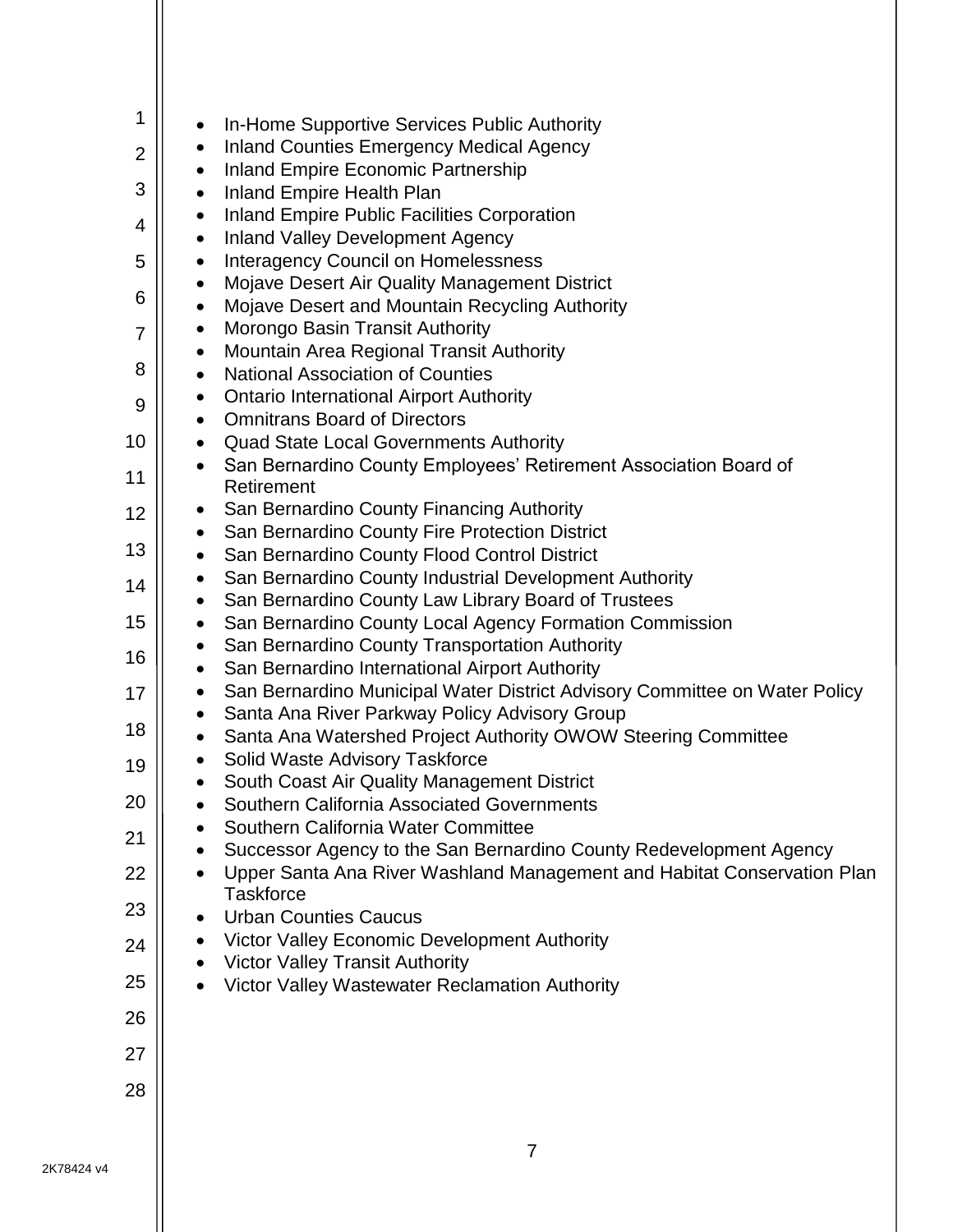<span id="page-10-0"></span>1 **Section 207. Filling of Vacancies.**

2 3 4 5 If there is a vacancy in the office of Supervisor, the remaining Members of the Board of Supervisors shall within 60 days of the effective date of the vacancy either appoint a replacement Supervisor or call a special election. The appointee shall be from among the qualified electors of the Supervisorial District in which such vacancy exists. Nomination and election of a Supervisor shall be by district as provided in Section 202.

6 7 8 9 10 If the effective date of the appointment is no less than 130 days from the statewide general election in November of an even-numbered mid-term year of the vacant office, the appointment is provisional to the first Monday after the first day of January next following the election. When making the appointment, the remaining Members of the Board of Supervisors shall call for a special election for this office for the remaining term and shall order the special election to be consolidated with such statewide general election. The special election shall be a single-winner election. The candidate receiving the highest number of votes is elected.

- 11 12 If the effective date of the appointment is less than 130 days from the statewide general election in November of an even-numbered mid-term year of the vacant office, then the appointee shall serve the remainder of the term of the office.
- 13

14 15 16 17 18 19 If the remaining Members of the Board of Supervisors do not make an appointment and instead call a special election, the special election shall be held on the next established election date, as defined in Division 1 (commencing with Section 1000) of the Elections Code, that is no less than 130 days from the date that the special election is called. When calling a special election to be held on the next established election date that is no less than 130 days from the date that the election is called, the remaining members of the Board of Supervisors may authorize the election to be conducted wholly by mail, provided that the special election is not held on the same date as a statewide primary or general election or is not consolidated, as defined in Elections Code section 10400, with any other election. The special election shall be a single-winner election. The candidate receiving the highest number of votes is elected.

20

21 22 23 24 25 26 27 If the remaining Members of the Board of Supervisors do not make an appointment or call a special election within 60 days of the effective date of the vacancy, then a special election shall be held to fill the vacancy. The special election shall be held on the next established election date, as defined in Division 1 (commencing with Section 1000) of the Elections Code, that is no less than 130 days from the 60th day after the effective date of the vacancy. In the discretion of the Register of Voters, the special election to be held on the next established election date that is no less than 130 days from the 60th day after the effective date of the vacancy may be conducted wholly by mail, provided that the special election is not held on the same date as a statewide primary or general election or is not consolidated, as defined in Elections Code section 10400, with any other election. The special election shall be a single-winner election. The candidate receiving the highest number of votes is elected.

28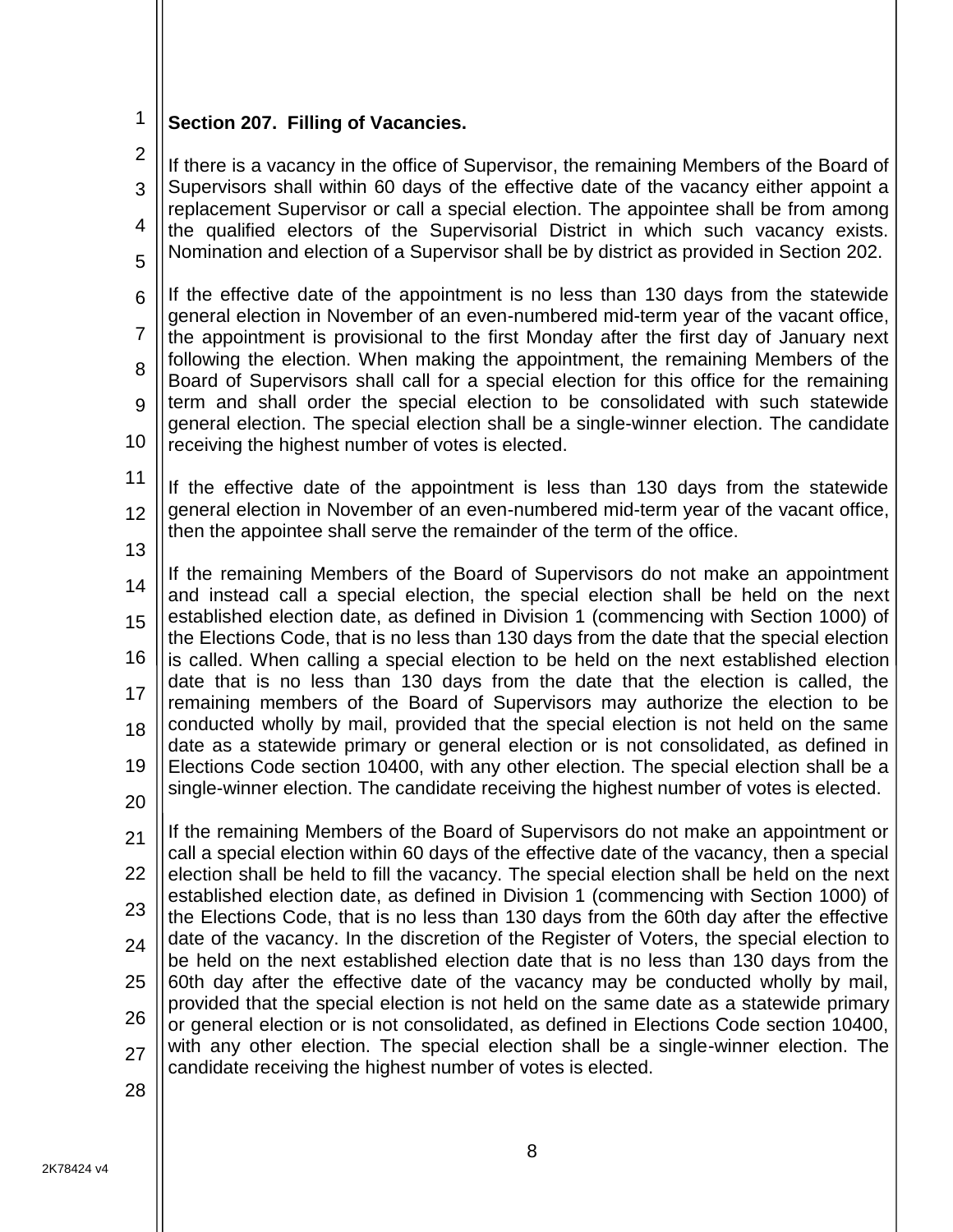1  $\mathfrak{p}$ 3 4 If an election is required pursuant to this section and the date of such election as required by one of the preceding paragraphs of this section would be less than 180 days from the statewide primary election applicable to the Supervisorial District as set forth in Section 203, then notwithstanding such preceding paragraph, the regular nomination and election process shall be followed pursuant to Sections 202, 203, and 204.

5

## <span id="page-11-0"></span>**Section 208. Compensation of the Board of Supervisors.**

6

7 8 9 Members of the Board of Supervisors shall be paid an annual base salary that is equal to 80 percent of the annual base salary prescribed by law for Judges of the Superior Court of the County of San Bernardino, and shall be provided, to the extent legally permissible, the regular benefits that are offered to Exempt Group employees in the benefits category for department heads as provided by ordinance.

10 11 12 13 14 Thereafter, the annual base salary of the Members of the Board of Supervisors shall be changed at such times and in such percentages as changes made by law to the Judges of the Superior Court of the County of San Bernardino, except as otherwise provided in this paragraph. Any increase in the salary of the Members of the Board of Supervisors pursuant to this paragraph shall become effective only if such increase is ratified pursuant to an ordinance that is introduced at a noticed public hearing and is thereafter approved. The Board of Supervisors may approve a salary increase that is less than the amount permitted under this paragraph.

15

16 17 18 19 20 Thereafter, the benefits provided to the Members of the Board of Supervisors shall be changed at such times and in such amounts as changes made to Exempt Group employees in the benefits category for department heads as provided by ordinance, except as otherwise provided in this paragraph. Any increase in the benefits of the Members of the Board of Supervisors pursuant to this paragraph shall become effective only if such increase is ratified pursuant to an ordinance that is introduced at a noticed public hearing and is thereafter approved. The Board of Supervisors may approve a benefit increase that is less than the benefit increase permitted under this paragraph.

21

22

This section shall only apply to those Supervisors who are elected to the Board of Supervisors after the effective date of this section.

### <span id="page-11-1"></span>23 **Section 209. Staff Members of the Board of Supervisors.**

24

25 26 27 The staff members of the Board of Supervisors shall serve in the unclassified service at the pleasure of the Board of Supervisors. The terms and conditions of employment of such staff members shall be established by contract approved by the Board of Supervisors. A contract for any such staff members may be terminated without cause, by the individual employing Supervisor or by action of the Board of Supervisors by four votes.

28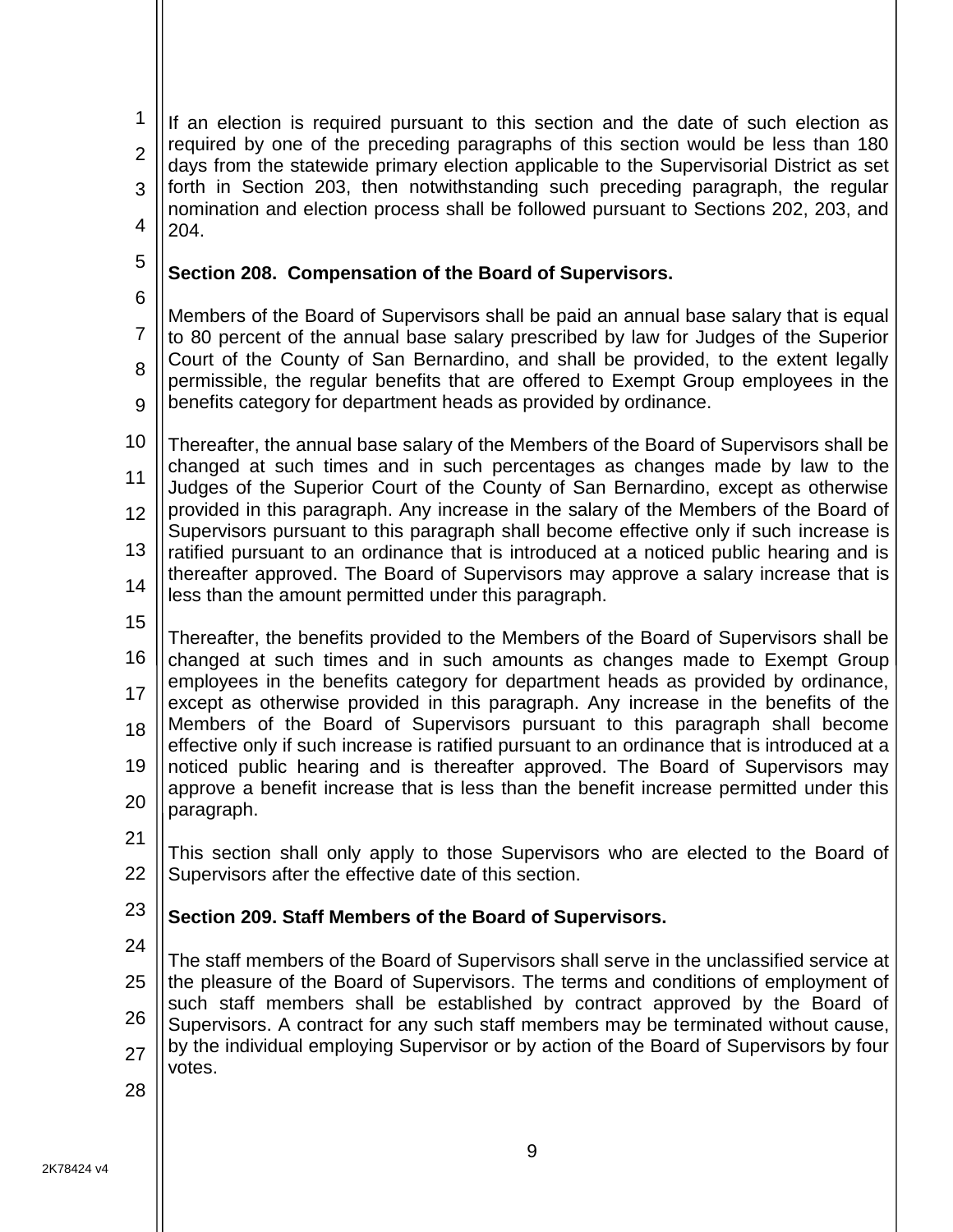<span id="page-12-1"></span><span id="page-12-0"></span>

| $\mathbf 1$    | Section 210. Removal of a Supervisor.                                                  |
|----------------|----------------------------------------------------------------------------------------|
| $\mathbf{2}$   | Any Supervisor may be removed from office in the manner provided by law.               |
| $\mathfrak{S}$ | Section 211. Rules of Order.                                                           |
| 4              | The Board of Supervisors may adopt by ordinance, from time to time, rules of order for |
| $\overline{5}$ | the conduct of meetings of the Board of Supervisors.                                   |
| 6              |                                                                                        |
| $\overline{7}$ |                                                                                        |
| 8              |                                                                                        |
| 9              |                                                                                        |
| 10<br>11       |                                                                                        |
| 12             |                                                                                        |
| 13             |                                                                                        |
| 14             |                                                                                        |
| 15             |                                                                                        |
| 16             |                                                                                        |
| 17             |                                                                                        |
| 18             |                                                                                        |
| 19             |                                                                                        |
| 20             |                                                                                        |
| 21             |                                                                                        |
| 22             |                                                                                        |
| 23             |                                                                                        |
| 24             |                                                                                        |
| 25             |                                                                                        |
| 26             |                                                                                        |
| 27             |                                                                                        |
| 28             |                                                                                        |
|                | 10                                                                                     |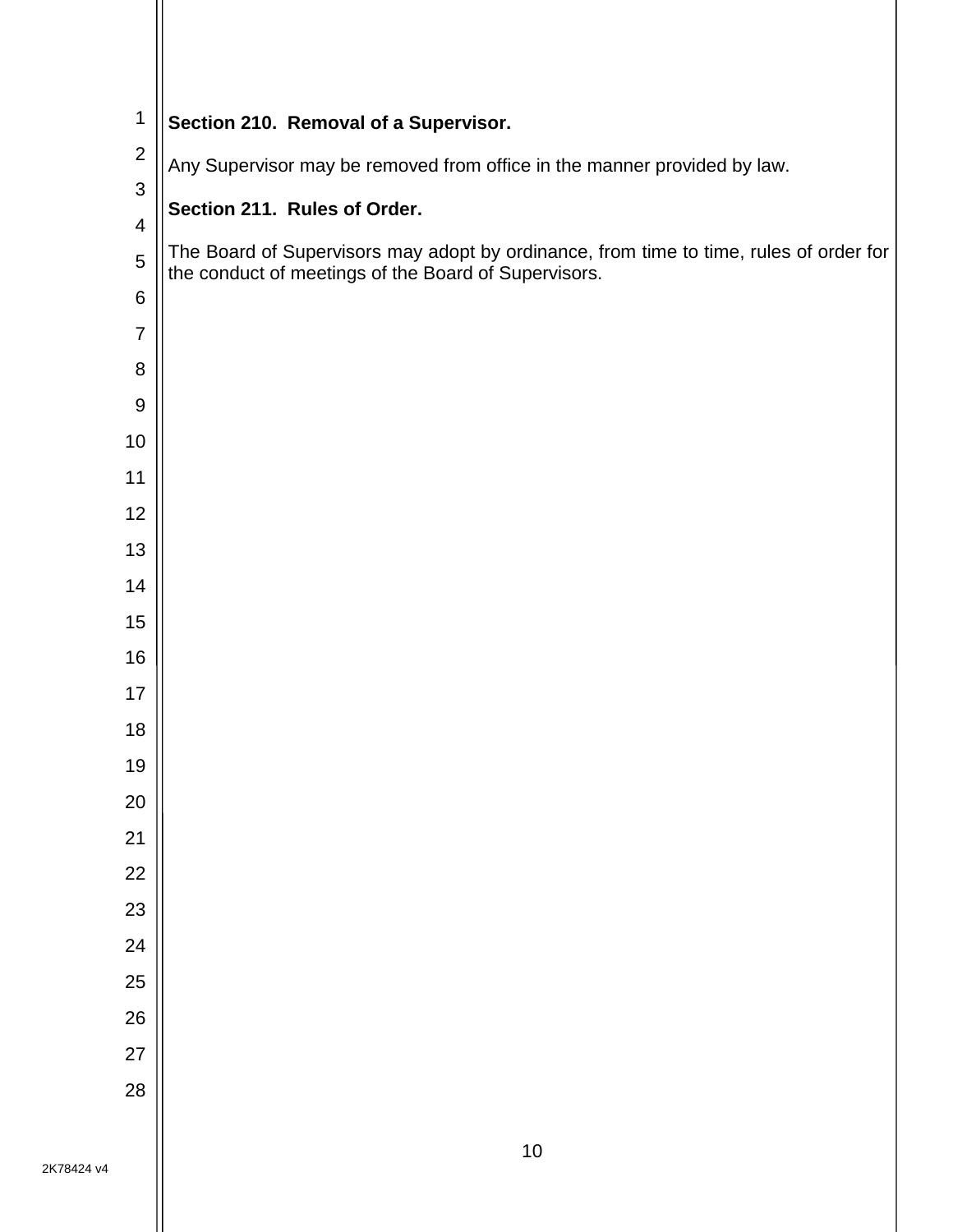<span id="page-13-4"></span><span id="page-13-3"></span><span id="page-13-2"></span><span id="page-13-1"></span><span id="page-13-0"></span>

| 1                   | <b>Article III: Other Elective County Officers</b>                                                                                                                               |
|---------------------|----------------------------------------------------------------------------------------------------------------------------------------------------------------------------------|
| $\overline{2}$      | <b>Section 301. Elective County Officers.</b>                                                                                                                                    |
| 3<br>$\overline{4}$ | Article III applies to all elective County officers other than the Members of the Board of<br>Supervisors. The elective County officers shall be:                                |
| 5                   |                                                                                                                                                                                  |
| 6                   | Assessor<br>Auditor                                                                                                                                                              |
| $\overline{7}$      | Coroner<br><b>County Superintendent of Schools</b>                                                                                                                               |
| 8                   | <b>District Attorney</b>                                                                                                                                                         |
| 9                   | <b>Public Administrator</b><br>Recorder                                                                                                                                          |
| 10                  | <b>Sheriff</b><br><b>Tax Collector</b>                                                                                                                                           |
| 11                  | Treasurer                                                                                                                                                                        |
| 12                  | Section 302. Powers and Duties.                                                                                                                                                  |
| 13                  | Each elective County officer shall have the power and perform the duties now or                                                                                                  |
| 14                  | hereafter prescribed by the general law, except as otherwise provided in this Charter or<br>by an ordinance adopted pursuant to this Charter, and shall have and perform such    |
| 15                  | other powers and duties as are prescribed in this Charter or by ordinance adopted                                                                                                |
| 16                  | pursuant to this Charter.                                                                                                                                                        |
| 17                  | Section 303. Elections and Term of Office.                                                                                                                                       |
| 18                  | The term of office of each elective County officer is four years. All elective County<br>officers shall be elected at the general election at which the Governor is elected, and |
| 19                  | shall take office at noon on the first Monday after the first day of January next                                                                                                |
| 20                  | succeeding their election and shall hold office until their successors are elected or<br>appointed and qualified, unless sooner removed as provided by this Charter. All such    |
| 21                  | elective County officers shall be nominated and elected in the manner provided by<br>general laws for the nomination and election of such officers.                              |
| 22                  |                                                                                                                                                                                  |
| 23                  | Section 304. Consolidation and Segregation of Elective County Offices.                                                                                                           |
| 24                  | The Board of Supervisors may, by ordinance, consolidate any two or more County<br>offices or may separate any offices now or hereafter consolidated. In the event of             |
| 25                  | consolidation of an elective office with an appointive office, such consolidated office                                                                                          |
| 26                  | shall be filled in the same manner in which the elective office is filled.                                                                                                       |
| 27                  |                                                                                                                                                                                  |
| 28                  |                                                                                                                                                                                  |
|                     |                                                                                                                                                                                  |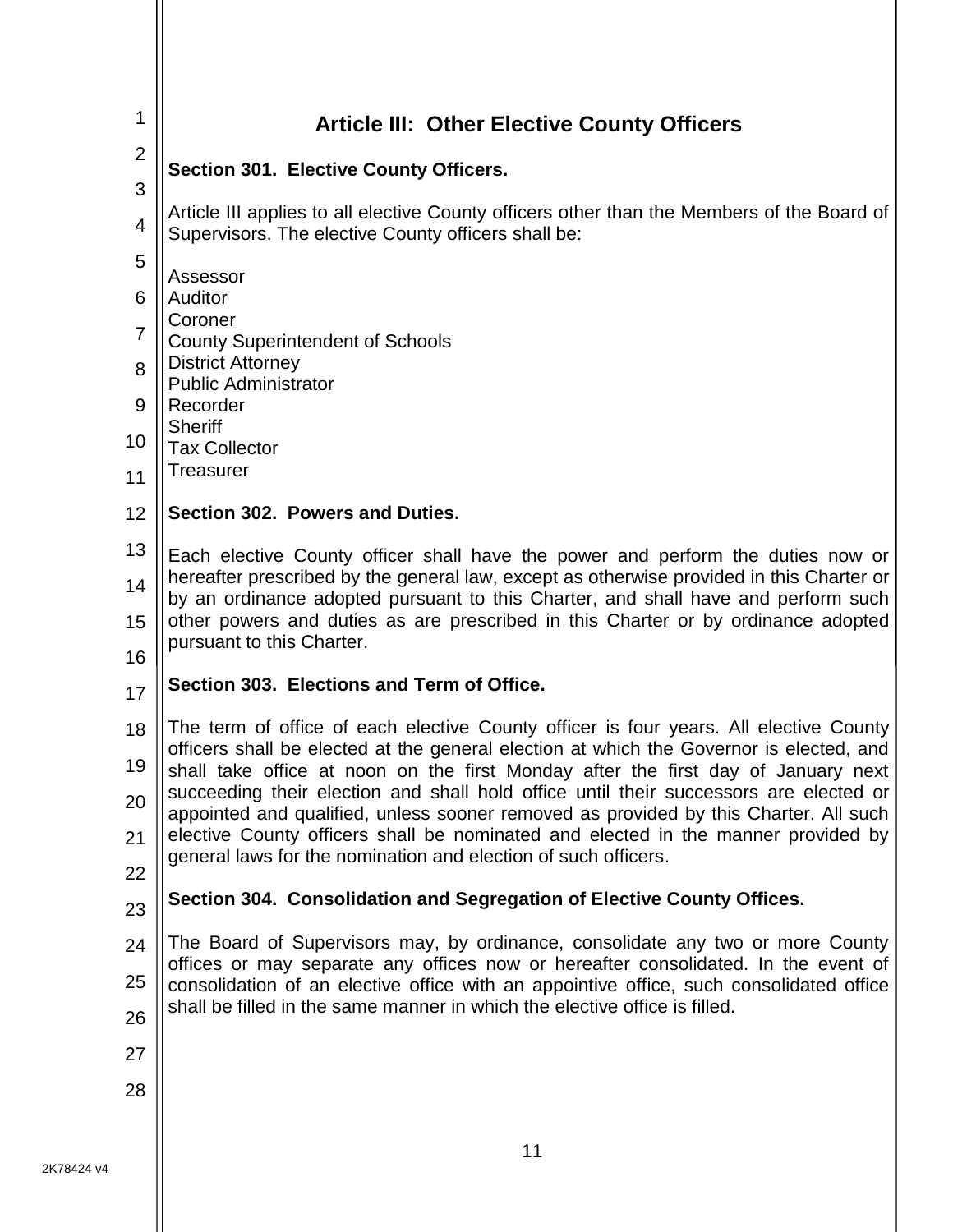<span id="page-14-0"></span>1 **Section 305. Removal of Elective Officers.**

- 2 3 4 5 Any elective County officer may be removed from office in the manner provided by law. Any elective County officer other than a Supervisor may be removed by a four-fifths vote of the Board of Supervisors, for cause, after such officer has been served with a written statement of alleged grounds for such removal, and such officer has been given a reasonable opportunity to be heard in the way of explanation or defense.
- 6 7 8 For the purposes of this section, cause is defined as: a flagrant or repeated neglect of duties; a misappropriation of public property; a violation of any law related to the performance of the officer's duties; or a willful falsification of a relevant official statement or document.
- 

#### <span id="page-14-1"></span> $\mathsf{Q}$ **Section 306. Filling of Vacancies.**

- 10 11 12 If there is a vacancy in an elective office, the Board of Supervisors shall within 60 days of the effective date of the vacancy either appoint a replacement or call a special election. Nomination and election of the elective County officer shall be as provided in Section 303.
- 13 14 15 16 17 If the effective date of the appointment is no less than 130 days from the statewide general election at which the United States President is elected, the appointment is provisional to the first Monday after the first day of January next following the election. When making the appointment, the Board of Supervisors shall call for a special election for this office for the remaining term and shall order the special election to be consolidated with such statewide general election. The special election shall be a single-winner election. The candidate receiving the highest number of votes is elected.
- 18 19 If the effective date of the appointment is less than 130 days from the statewide general election at which the United States President is elected, then the appointee shall serve the remainder of the term of the office.
- 20 21 22 23  $24$ 25 26 If the Board of Supervisors does not make an appointment and instead calls a special election, the special election shall be held on the next established election date, as defined in Division 1 (commencing with Section 1000) of the Elections Code, that is no less than 130 days from the date that the special election is called. When calling a special election to be held on the next established election date that is no less than 130 days from the date that the election is called, the Board of Supervisors may authorize the election to be conducted wholly by mail, provided that the special election is not held on the same date as a statewide primary or general election or is not consolidated, as defined in Elections Code section 10400, with any other election. The special election shall be a single-winner election. The candidate receiving the highest number of votes is elected.
- 27
- 28 If the Board of Supervisors does not make an appointment or call a special election within 60 days of the effective date of the vacancy, then a special election shall be held to fill the vacancy. The special election shall be held on the next established election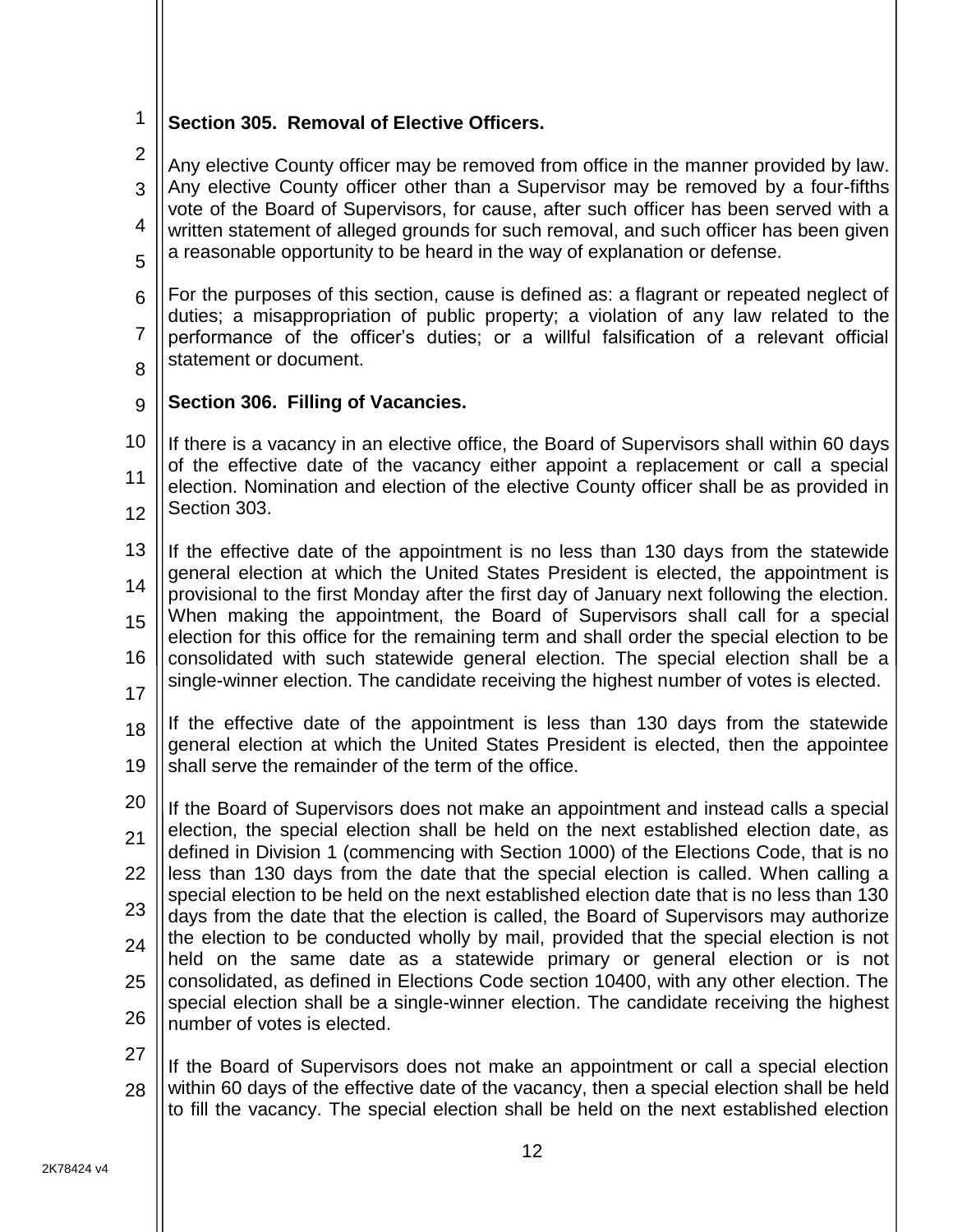1  $\mathfrak{p}$ 3 4 5 6 date, as defined in Division 1 (commencing with Section 1000) of the Elections Code, that is no less than 130 days from the 60th day after the effective date of the vacancy. In the discretion of the Register of Voters, the special election to be held on the next established election date that is no less than 130 days from the 60th day after the effective date of the vacancy may be conducted wholly by mail, provided that the special election is not held on the same date as a statewide primary or general election or is not consolidated, as defined in Elections Code section 10400, with any other election. The special election shall be a single-winner election. The candidate receiving the highest number of votes is elected.

7 8 9 If an election is required pursuant to this section and the date of such election as required by one of the preceding paragraphs of this section would be less than 180 days from the statewide primary election vacant office, then notwithstanding such preceding paragraph, the regular nomination and election process shall be followed pursuant to Section 303.

10

11

### <span id="page-15-0"></span>**Section 307. Staff of Members of the Elective County Officers.**

12 13 14 15 16 17 Staff members of the elective County officers, at the level of assistant department head or its equivalent level, shall serve in the unclassified service at the pleasure of the appointing elective County officer and in that elective officer's sole discretion. Except for the offices of Sheriff and District Attorney, qualifications for all staff members in the unclassified service of elective County officers shall be established by the elective County officer and approved by the Board of Supervisors. The persons to be appointed as Undersheriff shall be certified by the California Commission on Peace Officers Standards and Training (POST) and the persons to be appointed as Assistant District Attorney shall be a member in good standing of the State Bar of California. This section shall not apply to the staff of the County Superintendent of Schools.

18 19

### <span id="page-15-1"></span>**Section 308. Compensation of Elective County Officers.**

- 20 21 22 23 Elective County officers shall be paid an annual salary that is equal to 80 percent of the annual base salaries of corresponding officers of the County of Los Angeles. Additionally, the Board of Supervisors may award additional pay to elective County officers in recognition of any additional duties resulting from a consolidation of offices. Elective County officers shall receive, to the extent legally permissible, the same regular benefits provided to Exempt Group employees in benefits category of department heads, and as otherwise specified by ordinance.
- 24

25 26 27 28 Thereafter, the base salary of elective County officers shall be changed at such times and in such percentages as changes made to corresponding officers of the County of Los Angeles, except as otherwise provided in this paragraph. Any increase in the salary of elective County officers pursuant to this paragraph shall become effective only if such increase is ratified pursuant to an ordinance that is introduced at a noticed public hearing and is thereafter approved. The Board of Supervisors may approve a salary increase that is less than the amount permitted under this paragraph.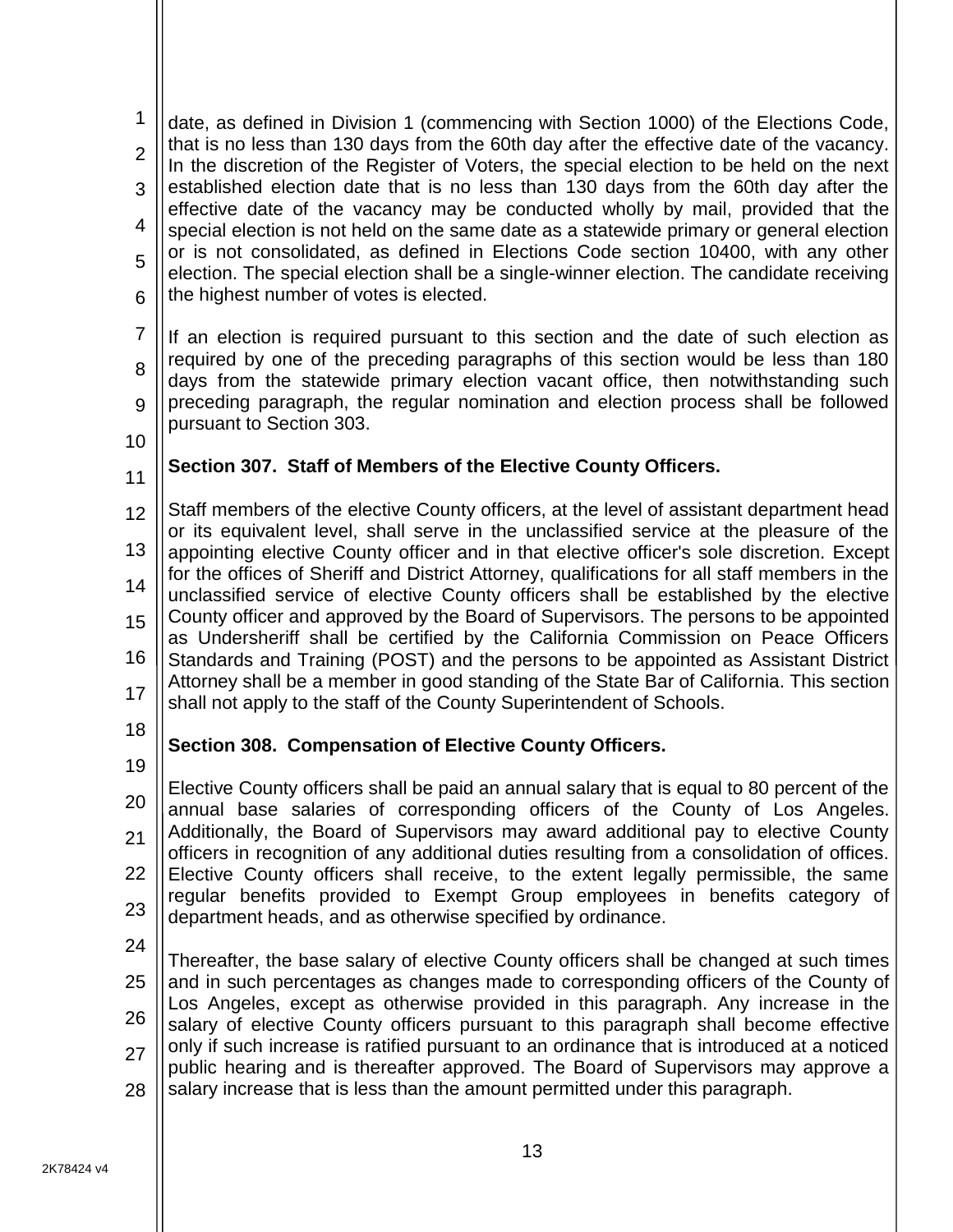| 1              | Thereafter, the benefits provided to elective County officers shall be changed at such                                                                                                |
|----------------|---------------------------------------------------------------------------------------------------------------------------------------------------------------------------------------|
| $\overline{2}$ | times and in such percentages as changes made to Exempt Group employees in the<br>benefits category for department heads as provided for by ordinance, except as                      |
| 3              | otherwise provided in this paragraph. Any increase in the benefits of the elective                                                                                                    |
| 4              | County officers pursuant to this paragraph shall become effective only if such increase<br>is ratified pursuant to an ordinance that is introduced at a noticed public hearing and is |
| 5              | thereafter approved. The Board of Supervisors may approve a benefit increase that is<br>less than the benefit increase permitted under this paragraph.                                |
| 6              |                                                                                                                                                                                       |
| $\overline{7}$ | This section shall only apply to those elective County officers who are elected after the<br>effective date of this section.                                                          |
| 8              |                                                                                                                                                                                       |
| 9              |                                                                                                                                                                                       |
| 10             |                                                                                                                                                                                       |
| 11             |                                                                                                                                                                                       |
| 12             |                                                                                                                                                                                       |
| 13             |                                                                                                                                                                                       |
| 14             |                                                                                                                                                                                       |
| 15             |                                                                                                                                                                                       |
| 16             |                                                                                                                                                                                       |
| 17             |                                                                                                                                                                                       |
| 18             |                                                                                                                                                                                       |
| 19             |                                                                                                                                                                                       |
| 20             |                                                                                                                                                                                       |
| 21             |                                                                                                                                                                                       |
| 22             |                                                                                                                                                                                       |
| 23             |                                                                                                                                                                                       |
| 24             |                                                                                                                                                                                       |
| 25             |                                                                                                                                                                                       |
| 26             |                                                                                                                                                                                       |
| 27             |                                                                                                                                                                                       |
| 28             |                                                                                                                                                                                       |
|                |                                                                                                                                                                                       |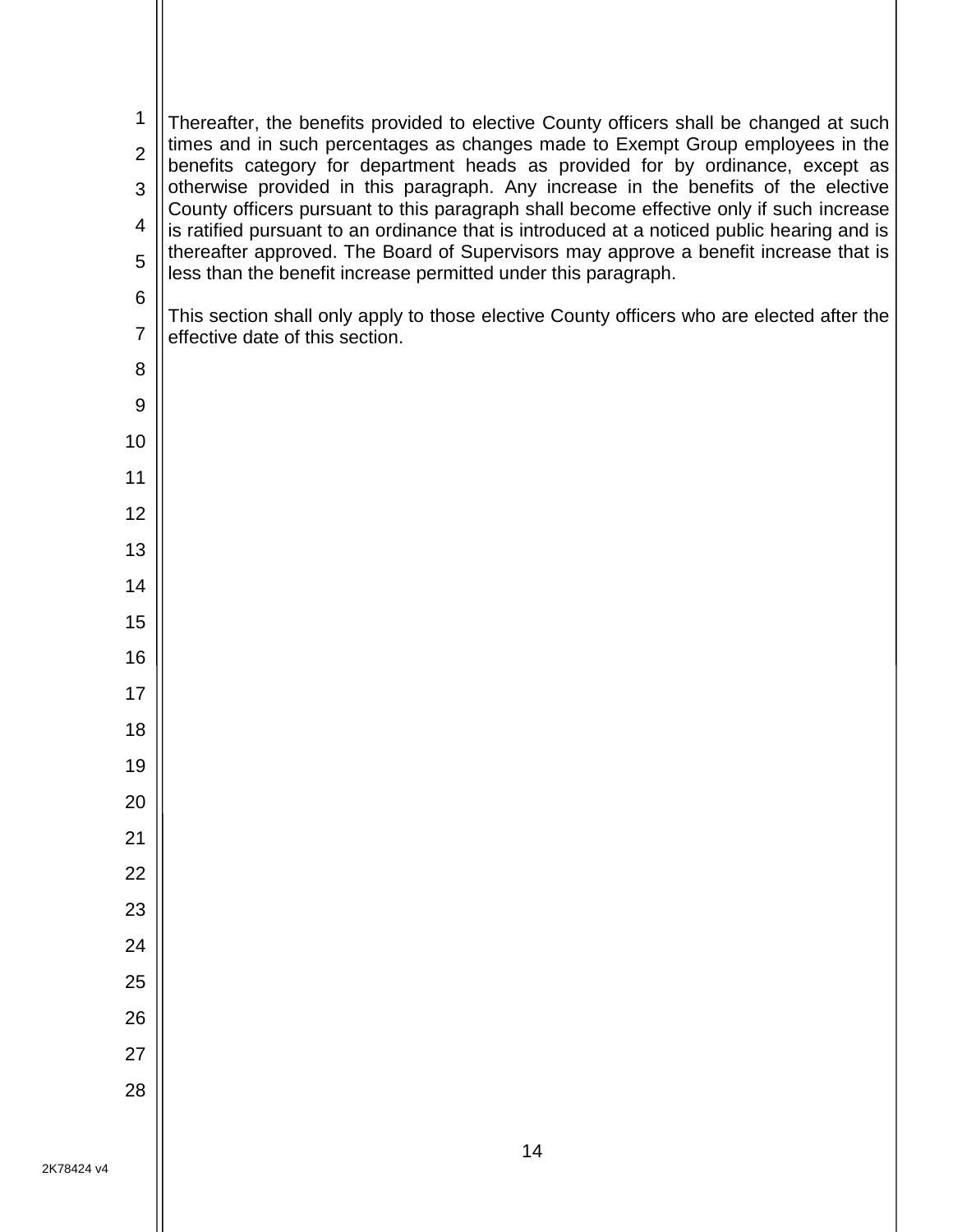<span id="page-17-4"></span><span id="page-17-3"></span><span id="page-17-2"></span><span id="page-17-1"></span><span id="page-17-0"></span>

| 1                                          | <b>Article IV: Appointive County Officers</b>                                                                                                                                                                                                                                                                                                                                                                                                 |  |  |  |  |  |  |  |
|--------------------------------------------|-----------------------------------------------------------------------------------------------------------------------------------------------------------------------------------------------------------------------------------------------------------------------------------------------------------------------------------------------------------------------------------------------------------------------------------------------|--|--|--|--|--|--|--|
| $\overline{2}$                             | Section 401. Appointive County Officers.                                                                                                                                                                                                                                                                                                                                                                                                      |  |  |  |  |  |  |  |
| 3                                          | The appointive County officers shall be:                                                                                                                                                                                                                                                                                                                                                                                                      |  |  |  |  |  |  |  |
| $\overline{4}$<br>5<br>6<br>$\overline{7}$ | <b>Chief Executive Officer</b><br>Clerk of the Board of Supervisors<br><b>County Clerk</b><br><b>County Counsel</b>                                                                                                                                                                                                                                                                                                                           |  |  |  |  |  |  |  |
| 8<br>9<br>10                               | The Board of Supervisors shall appoint the above-identified County officers. The<br>appointive officers of the County shall also be any such officers as are otherwise<br>required by this Charter, the general law, or ordinance. The Chief Executive Officer<br>shall appoint all other appointive County officers, unless such appointment authority is<br>designated by the Constitution of California, the general law, or by ordinance. |  |  |  |  |  |  |  |
| 11                                         | Section 402. Powers and Duties.                                                                                                                                                                                                                                                                                                                                                                                                               |  |  |  |  |  |  |  |
| 12<br>13<br>14                             | Each appointive County officer shall have the power and perform the duties now or<br>hereafter prescribed by the general law, except as otherwise provided in this Charter or<br>by ordinance, and shall have and perform such other powers and duties as are<br>prescribed in this Charter or by ordinance.                                                                                                                                  |  |  |  |  |  |  |  |
| 15                                         | Section 403. County Officer Appointing Assistants and Others.                                                                                                                                                                                                                                                                                                                                                                                 |  |  |  |  |  |  |  |
| 16<br>17<br>18                             | Each appointive County officer shall be the appointing authority for all assistants,<br>deputies, clerks, and other persons employed or serving in his or her office, except as<br>otherwise provided by the general law, this Charter, or by ordinance.                                                                                                                                                                                      |  |  |  |  |  |  |  |
| 19                                         | Section 404. Boards and Commissions                                                                                                                                                                                                                                                                                                                                                                                                           |  |  |  |  |  |  |  |
| 20                                         | The Board of Supervisors may by ordinance create such boards and commissions as                                                                                                                                                                                                                                                                                                                                                               |  |  |  |  |  |  |  |
| 21                                         | in its judgment are required and may grant to them such powers and duties as are<br>consistent with this Charter and the general law. The ordinance may provide for the                                                                                                                                                                                                                                                                       |  |  |  |  |  |  |  |
| 22                                         | number of members of the board or commission, the manner of appointment, term of                                                                                                                                                                                                                                                                                                                                                              |  |  |  |  |  |  |  |
| 23                                         | office, qualifications of members, the remuneration of members, and any other<br>necessary provisions.                                                                                                                                                                                                                                                                                                                                        |  |  |  |  |  |  |  |
| 24                                         |                                                                                                                                                                                                                                                                                                                                                                                                                                               |  |  |  |  |  |  |  |
| 25                                         |                                                                                                                                                                                                                                                                                                                                                                                                                                               |  |  |  |  |  |  |  |
| 26                                         |                                                                                                                                                                                                                                                                                                                                                                                                                                               |  |  |  |  |  |  |  |
| 27                                         |                                                                                                                                                                                                                                                                                                                                                                                                                                               |  |  |  |  |  |  |  |
| 28                                         |                                                                                                                                                                                                                                                                                                                                                                                                                                               |  |  |  |  |  |  |  |
|                                            |                                                                                                                                                                                                                                                                                                                                                                                                                                               |  |  |  |  |  |  |  |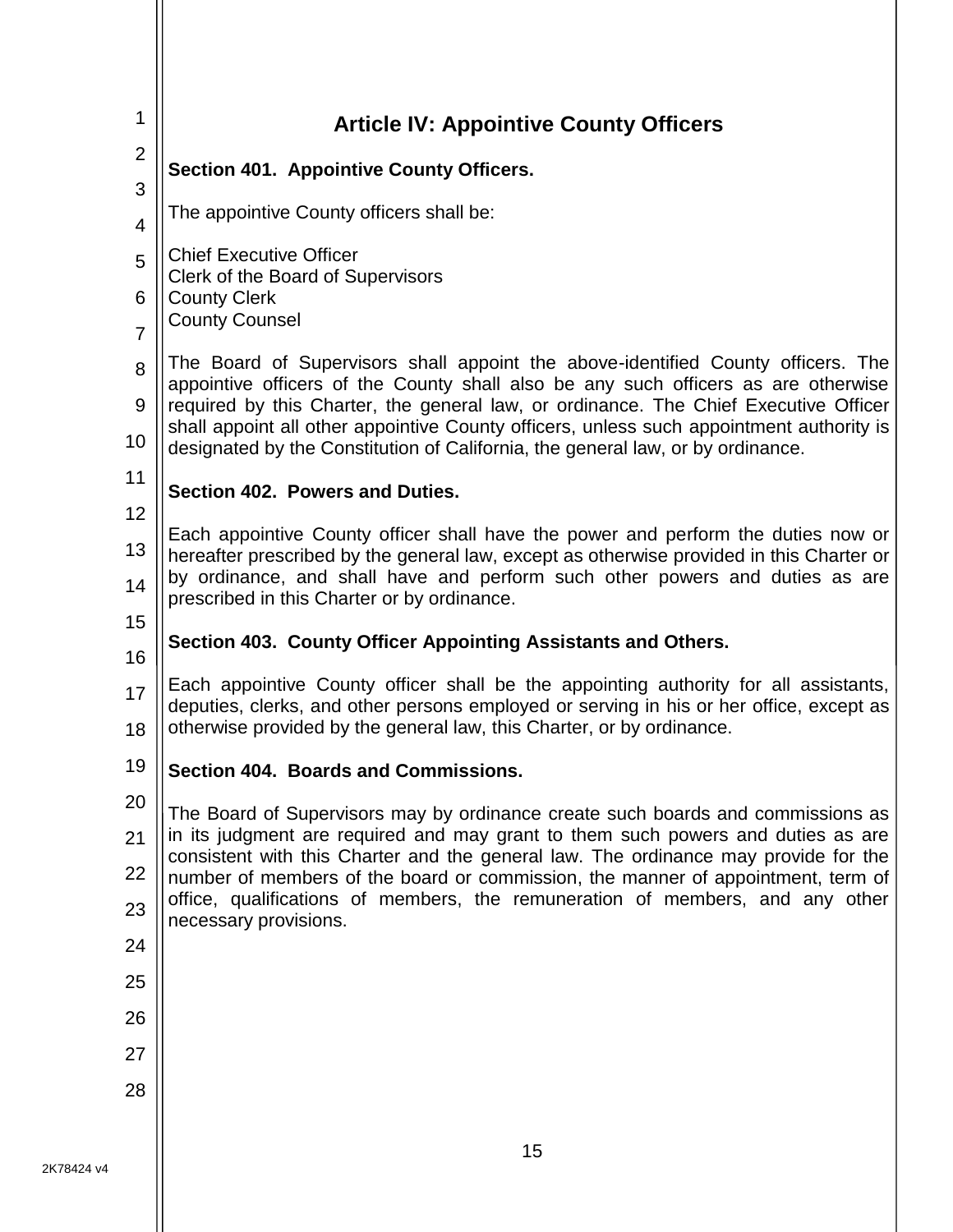<span id="page-18-2"></span><span id="page-18-1"></span><span id="page-18-0"></span>

| 1              | <b>Article V: Personnel</b>                                                                                                                                                     |  |  |  |  |  |  |  |  |
|----------------|---------------------------------------------------------------------------------------------------------------------------------------------------------------------------------|--|--|--|--|--|--|--|--|
| $\overline{2}$ | Section 501. Number, Duties, and Compensation.                                                                                                                                  |  |  |  |  |  |  |  |  |
| 3              | The Board of Supervisors shall establish, where not otherwise expressly provided by                                                                                             |  |  |  |  |  |  |  |  |
| $\overline{4}$ | the general law or this Charter, the number, qualifications, appointment, powers, and                                                                                           |  |  |  |  |  |  |  |  |
| 5              | duties of all County officers and employees. Compensation of officers and employees<br>shall be established by ordinance, resolution, memorandum of understanding, or           |  |  |  |  |  |  |  |  |
| 6              | contract. All such officers and employees, except those designated by the Board of<br>Supervisors by ordinance, shall be in the classified service of the County and subject to |  |  |  |  |  |  |  |  |
| $\overline{7}$ | civil service rules and regulations. Nothing herein shall be deemed to impinge upon<br>any authority otherwise conferred by law upon an officer to appoint deputies. Nothing    |  |  |  |  |  |  |  |  |
| 8<br>9         | herein contained shall be deemed to limit the authority of the Board of Supervisors to<br>employ persons for positions in the unclassified service.                             |  |  |  |  |  |  |  |  |
| 10             | Section 502. Civil Service System.                                                                                                                                              |  |  |  |  |  |  |  |  |
| 11             | The Board of Supervisors shall by ordinance establish a civil service system. The                                                                                               |  |  |  |  |  |  |  |  |
| 12             | purpose of the civil service system is to provide the County government with a                                                                                                  |  |  |  |  |  |  |  |  |
| 13             | productive, efficient, and stable workforce. The Board of Supervisors shall by<br>ordinance prescribe civil service rules and regulations.                                      |  |  |  |  |  |  |  |  |
| 14             |                                                                                                                                                                                 |  |  |  |  |  |  |  |  |
| 15             |                                                                                                                                                                                 |  |  |  |  |  |  |  |  |
| 16             |                                                                                                                                                                                 |  |  |  |  |  |  |  |  |
| 17             |                                                                                                                                                                                 |  |  |  |  |  |  |  |  |
| 18             |                                                                                                                                                                                 |  |  |  |  |  |  |  |  |
| 19             |                                                                                                                                                                                 |  |  |  |  |  |  |  |  |
| 20             |                                                                                                                                                                                 |  |  |  |  |  |  |  |  |
| 21             |                                                                                                                                                                                 |  |  |  |  |  |  |  |  |
| 22             |                                                                                                                                                                                 |  |  |  |  |  |  |  |  |
| 23             |                                                                                                                                                                                 |  |  |  |  |  |  |  |  |
| 24             |                                                                                                                                                                                 |  |  |  |  |  |  |  |  |
| 25<br>26       |                                                                                                                                                                                 |  |  |  |  |  |  |  |  |
| 27             |                                                                                                                                                                                 |  |  |  |  |  |  |  |  |
| 28             |                                                                                                                                                                                 |  |  |  |  |  |  |  |  |
|                |                                                                                                                                                                                 |  |  |  |  |  |  |  |  |

 $\parallel$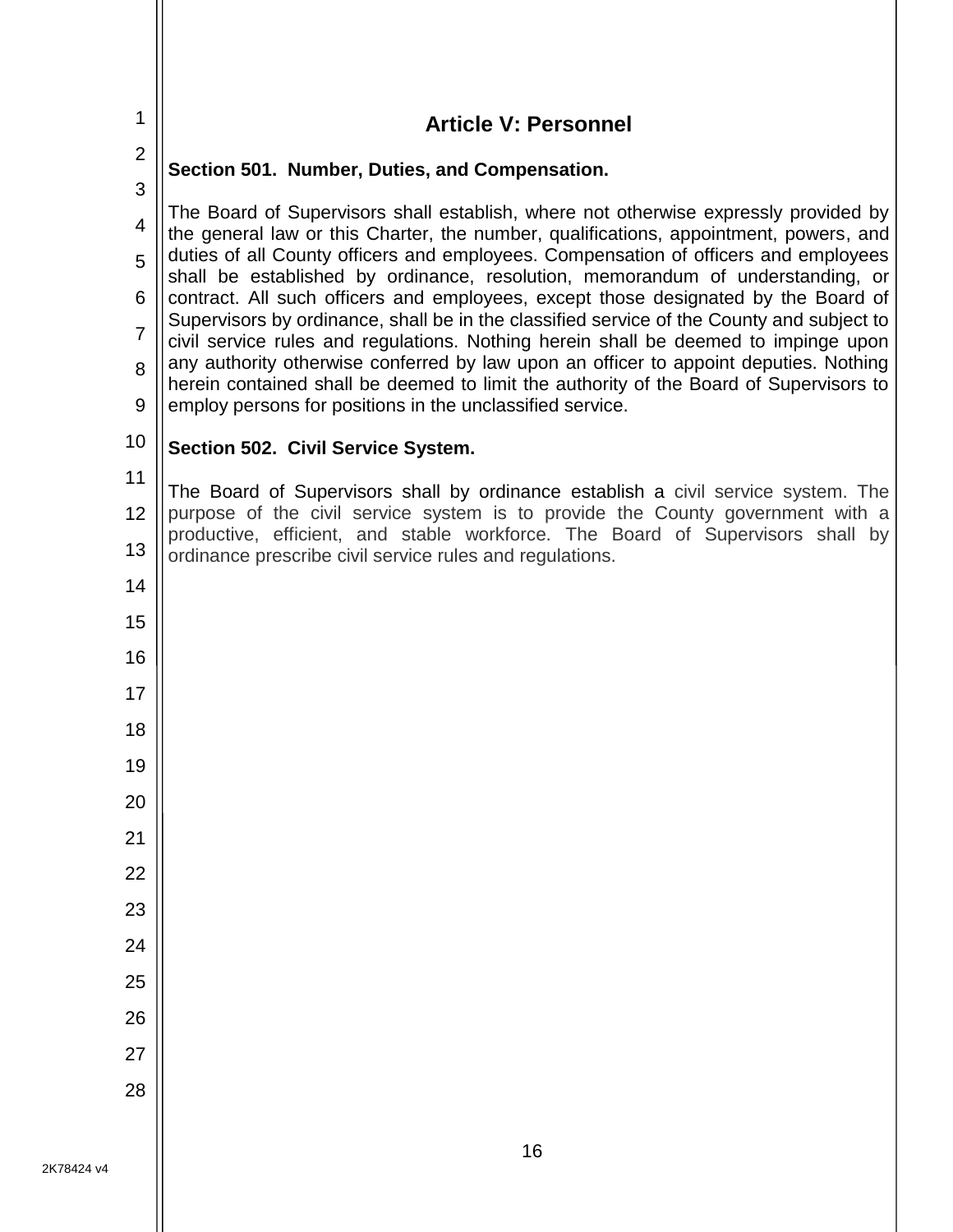<span id="page-19-6"></span><span id="page-19-5"></span><span id="page-19-4"></span><span id="page-19-3"></span><span id="page-19-2"></span><span id="page-19-1"></span><span id="page-19-0"></span>

| 1              | <b>Article VI: Ethics and Election Integrity</b>                                                                                                                                              |  |  |  |  |  |  |
|----------------|-----------------------------------------------------------------------------------------------------------------------------------------------------------------------------------------------|--|--|--|--|--|--|
| $\overline{2}$ | Section 601. Responsibilities of Public Office.                                                                                                                                               |  |  |  |  |  |  |
| 3              | County officers and employees shall uphold the Constitution of the United States, the                                                                                                         |  |  |  |  |  |  |
| $\overline{4}$ | Constitution of California, and this Charter, and shall carry out impartially the laws and                                                                                                    |  |  |  |  |  |  |
| 5<br>6         | regulations of the United States, California, and the County. County officers and<br>employees shall discharge faithfully their duties, recognizing that the public interest is<br>paramount. |  |  |  |  |  |  |
| $\overline{7}$ | Section 602. Training to County Officers and Employees.                                                                                                                                       |  |  |  |  |  |  |
| 8              | The Board of Supervisors shall by ordinance establish training requirements pertaining                                                                                                        |  |  |  |  |  |  |
| 9<br>10        | to ethics, the prohibition of discrimination and harassment, the prohibition of nepotism,<br>and other areas of ethics pertinent to public service.                                           |  |  |  |  |  |  |
| 11             | Section 603. Ethics Training for the Staff of Elective Officers.                                                                                                                              |  |  |  |  |  |  |
| 12             | Staff members of the Board of Supervisors, and staff members of other elective County                                                                                                         |  |  |  |  |  |  |
| 13             | officers at the level of assistant department head or its equivalent level, shall receive<br>the same ethics training as is provided to the members of the Board of Supervisors and           |  |  |  |  |  |  |
| 14             | other elective County officers pursuant to the general law.                                                                                                                                   |  |  |  |  |  |  |
| 15             | <b>Section 604. Campaign Finance Regulations.</b>                                                                                                                                             |  |  |  |  |  |  |
| 16<br>17       | The Board of Supervisors shall by ordinance establish campaign contribution limits and<br>other campaign finance regulations, and effective enforcement procedures thereof.                   |  |  |  |  |  |  |
| 18             | Section 605. Campaign Transparency.                                                                                                                                                           |  |  |  |  |  |  |
| 19             | The Board of Supervisors shall by ordinance provide that campaign statements                                                                                                                  |  |  |  |  |  |  |
| 20             | required by the Political Reform Act may be filed electronically with the Registrar of<br>Voters, and that copies of such statements shall be posted electronically in a location             |  |  |  |  |  |  |
| 21             | convenient to the public.                                                                                                                                                                     |  |  |  |  |  |  |
| 22             | Section 606. Redistricting Commission.                                                                                                                                                        |  |  |  |  |  |  |
| 23             | The Board of Supervisors shall establish by ordinance a redistricting commission. The                                                                                                         |  |  |  |  |  |  |
| 24             | commission shall be either advisory or independent. The commission shall ensure that,<br>when Supervisor district boundaries are redrawn, public input is effectively solicited               |  |  |  |  |  |  |
| 25             | and considered, the Voting Rights Act and other laws are complied with, neighborhood<br>and community interests are considered, the interests of stakeholders are considered,                 |  |  |  |  |  |  |
| 26             | and the process is transparent.                                                                                                                                                               |  |  |  |  |  |  |
| 27             |                                                                                                                                                                                               |  |  |  |  |  |  |
| 28             |                                                                                                                                                                                               |  |  |  |  |  |  |
|                | 17                                                                                                                                                                                            |  |  |  |  |  |  |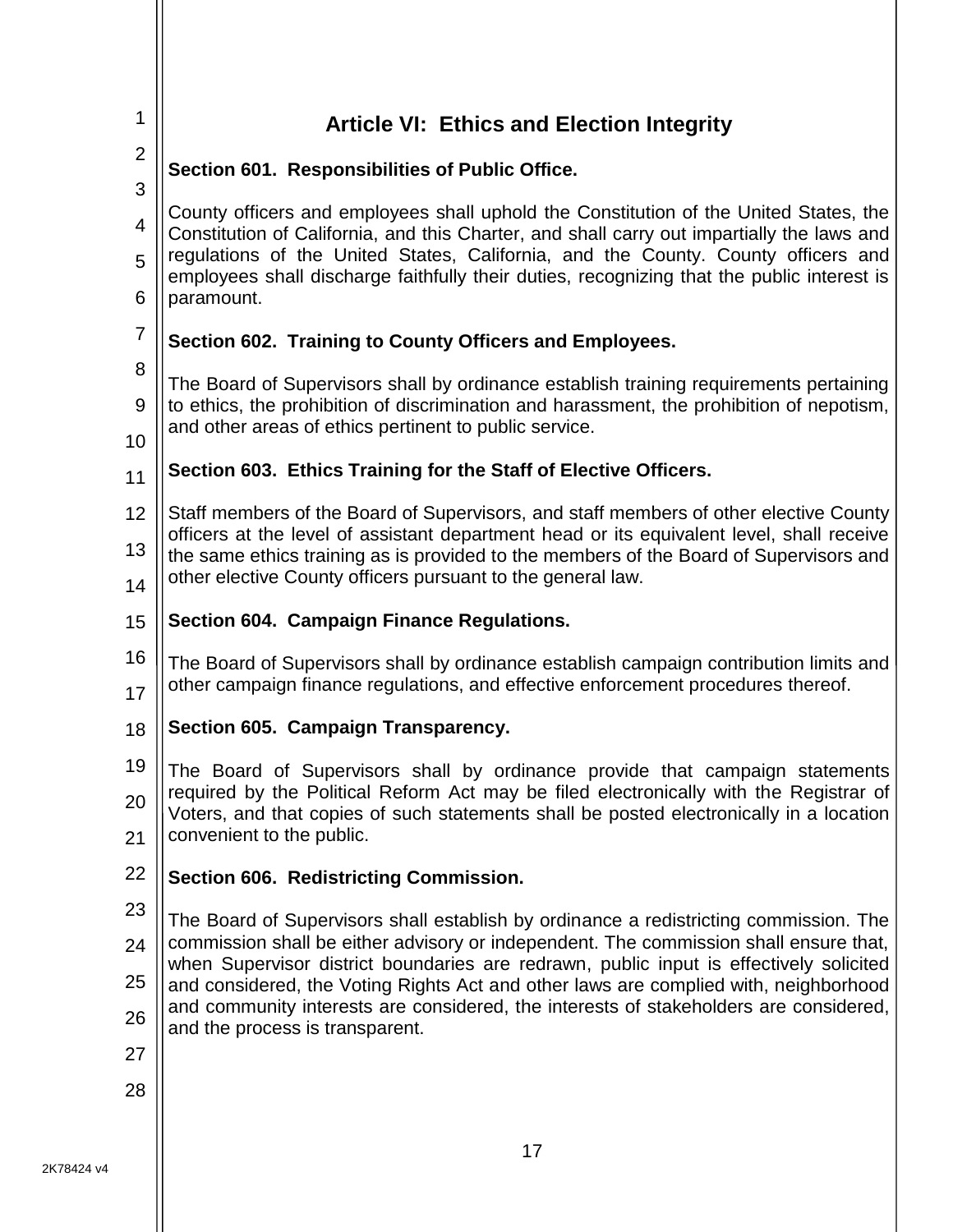<span id="page-20-6"></span><span id="page-20-5"></span><span id="page-20-4"></span><span id="page-20-3"></span><span id="page-20-2"></span><span id="page-20-1"></span><span id="page-20-0"></span>

| 1              | <b>Article VII: Miscellaneous</b>                                                                                                                                                                                                                                                                                                                                          |  |  |  |  |  |  |  |
|----------------|----------------------------------------------------------------------------------------------------------------------------------------------------------------------------------------------------------------------------------------------------------------------------------------------------------------------------------------------------------------------------|--|--|--|--|--|--|--|
| $\overline{2}$ | Section 701. Limitation on Exercise of Eminent Domain.                                                                                                                                                                                                                                                                                                                     |  |  |  |  |  |  |  |
| 3              |                                                                                                                                                                                                                                                                                                                                                                            |  |  |  |  |  |  |  |
| 4              | The County may not exercise the power of eminent domain to acquire property from<br>any private owner thereof, without such owner's consent, when the purpose of the<br>acquisition is to convey the property so acquired to any private party. As used in this<br>section, "owner" means the owner or owners of the fee title interest in the property to<br>be acquired. |  |  |  |  |  |  |  |
| 5<br>6         |                                                                                                                                                                                                                                                                                                                                                                            |  |  |  |  |  |  |  |
| $\overline{7}$ | Section 702. Charter Review.                                                                                                                                                                                                                                                                                                                                               |  |  |  |  |  |  |  |
| 8              |                                                                                                                                                                                                                                                                                                                                                                            |  |  |  |  |  |  |  |
| 9              | The Board of Supervisors shall convene a Charter Review Committee within 10 years<br>of the effective date of this Charter and within 10 years of the last Charter review                                                                                                                                                                                                  |  |  |  |  |  |  |  |
| 10             | thereafter. The Charter Review Committee shall review the Charter and, after at least<br>two public hearings, make recommendations for amendments to or revisions of this                                                                                                                                                                                                  |  |  |  |  |  |  |  |
| 11             | Charter to the Board of Supervisors.                                                                                                                                                                                                                                                                                                                                       |  |  |  |  |  |  |  |
| 12             | Section 703. Referendum of Ordinances.                                                                                                                                                                                                                                                                                                                                     |  |  |  |  |  |  |  |
| 13             | Ordinances adopted by the Board of Supervisors, not otherwise exempt under State                                                                                                                                                                                                                                                                                           |  |  |  |  |  |  |  |
| 14             | law, shall be subject to referendum prior to their effective dates in accordance with the<br>general law.                                                                                                                                                                                                                                                                  |  |  |  |  |  |  |  |
| 15             |                                                                                                                                                                                                                                                                                                                                                                            |  |  |  |  |  |  |  |
| 16             | Section 704. County Code Review.                                                                                                                                                                                                                                                                                                                                           |  |  |  |  |  |  |  |
| 17<br>18       | The Board of Supervisors shall establish by ordinance a procedure through which the<br>County Code of Ordinances may be reviewed on an annual or other periodic basis for<br>purposes of efficiency, completeness, and effectiveness. Such reviews will be                                                                                                                 |  |  |  |  |  |  |  |
|                | presented in public at a meeting of the Board of Supervisors.                                                                                                                                                                                                                                                                                                              |  |  |  |  |  |  |  |
| 19             | Section 705. Review of Orders of County Health Officer.                                                                                                                                                                                                                                                                                                                    |  |  |  |  |  |  |  |
| 20             |                                                                                                                                                                                                                                                                                                                                                                            |  |  |  |  |  |  |  |
| 21             | All orders issued by the County Health Officer addressed to the public at large shall be<br>reviewed by the Board of Supervisors at a public meeting within 30 days of issuance.                                                                                                                                                                                           |  |  |  |  |  |  |  |
| 22             | Section 706. Emergency Preparedness.                                                                                                                                                                                                                                                                                                                                       |  |  |  |  |  |  |  |
| 23             |                                                                                                                                                                                                                                                                                                                                                                            |  |  |  |  |  |  |  |
| 24             | The County shall establish and maintain a discretionary strategic stockpile of vital<br>supplies, equipment, and such other properties needed for the protection of life and                                                                                                                                                                                               |  |  |  |  |  |  |  |
| 25             | property in the event of a natural, biological, infectious disease, or any other disaster or<br>emergency.                                                                                                                                                                                                                                                                 |  |  |  |  |  |  |  |
| 26             |                                                                                                                                                                                                                                                                                                                                                                            |  |  |  |  |  |  |  |
| 27             |                                                                                                                                                                                                                                                                                                                                                                            |  |  |  |  |  |  |  |
| 28             |                                                                                                                                                                                                                                                                                                                                                                            |  |  |  |  |  |  |  |
|                | <b>40</b>                                                                                                                                                                                                                                                                                                                                                                  |  |  |  |  |  |  |  |